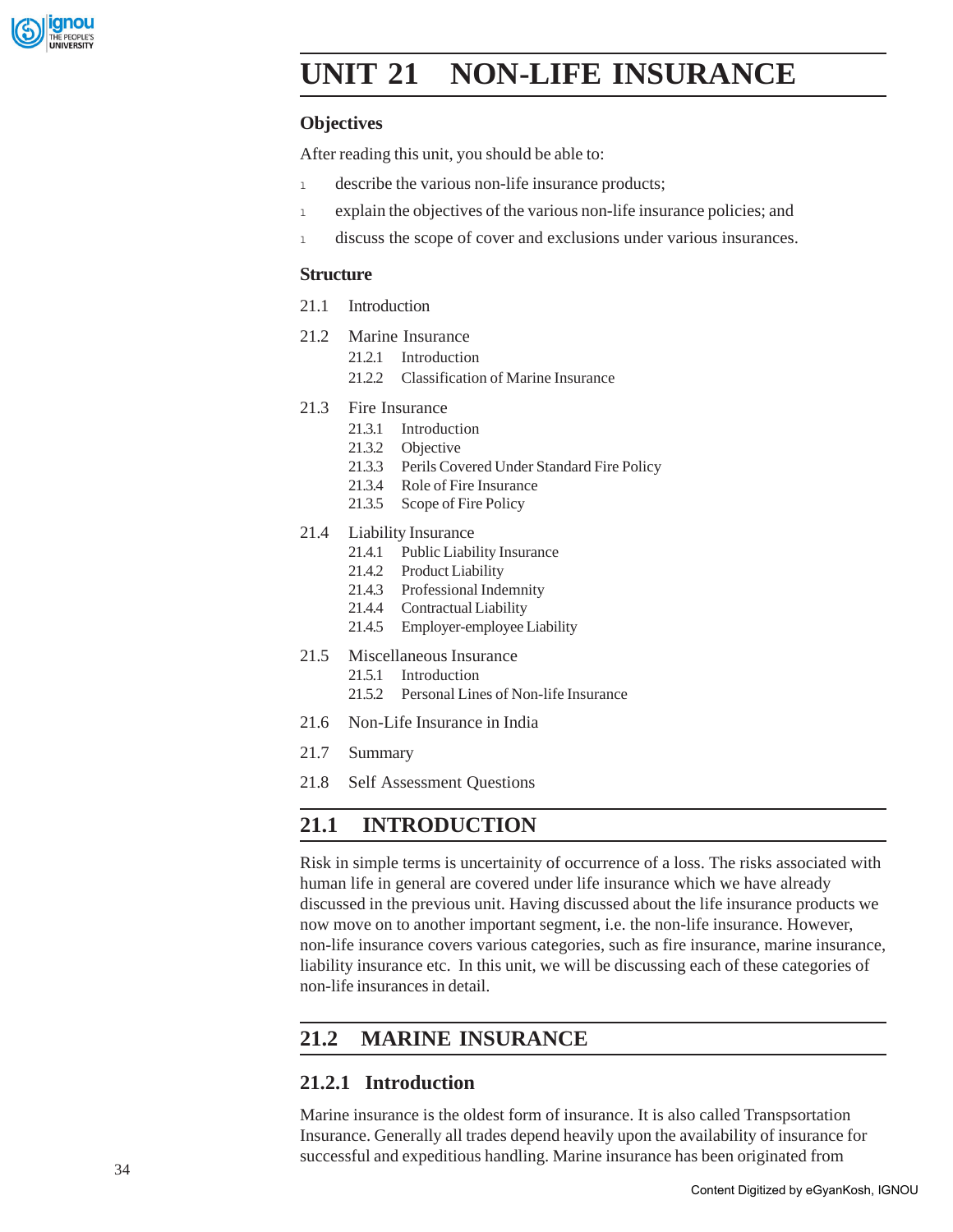

England in the 16th century. At that time goods were transported by ocean way. **Non-life Insurance** Marine insurance came into existence in order to protect, if the ship or cargo were lost as a result of ocean. Due to engine failure ship gets driven by storm and breaks up by the pressure of waves grinding it against rocks and sand. Fires are very frequent and low visibility cause collision. Goods are sometime lost due to negligence, dishonesty or incompetence of the crew handling them or fault in vessel management.

Marine Insurance is the contract between insurer and insured. Marine insurance gives protection against fortuitous losses that occur during marine adventure. Marine insurance business means the business of effecting contracts of insurance upon vessels of any description including cargoes, freight and other interest which may be legally insured in or in relation to such vessels, cargoes and freights, goods, merchandise and property of whatever description insured for any transit by land or water or both and whether or not including warehouse risks or similar risks in addition to or as incidental to such transit and includes any other risks customarily included among the risk insured against, marine policy. Marine insurance covers maritime perils i.e. perils consequent on or incidental to navigation like fire, collision, standing, sinking, storm, tempest, gale, typhoon, hurricane, etc. War perils and certain other additional perils may be covered by payment of suitable additional premium.

## **21.2.2 Classification of Marine Insurance**

From the above definition we can classify marine insurance in 4 categories viz. Hull insurance, Cargo insurance, Freight insurance & Liability insurance.

On the basis of period of cover marine policies are further classified into:

- 1) **Time Policy:** Time policy is for fixed period usually not exceeding twelve months.
- 2) **Voyage Policy:** Voyage policy is operative for the period of the voyage. It protects cargo from warehouse to warehouse.
- 3) **Mixed Policy:** Mixed policy covers the subject matter for the voyage and some period of time thereafter e.g. while subject matter is in port.
- 4) **Building Risk Policy:** Building risk policy provides protection while the vessels are under construction.

#### **a) Marine Hull Insurance**

Marine Hull Insurance is a specialised type of cover and hence needs appropriate understanding. Big and small ships are to be covered against maritime perils. Ships need protection when they are under construction and even after its construction when they are in operation and during their lifetime till they are in use. The main buyers of these insurance policies are ship builders and ship owners. Hull Insurance is a unique field wherein underwriter's function is of a developmental and technical nature and servicing of insurance. Therefore, along with development function he should have technical expertise on this, specialised branch of insurance. There is a direct contact between ship owners – Clients and the Hull Underwriters. Normally there is no agent or broker involved in servicing of Hull Insurance, therefore; hull underwriters perform the function as a Broker to the client in Indian Market. Hull Underwriters have greater accountability in meeting the requirements of a suitable cover for their clients. Besides constant consultation and counselling the Hull Underwriters in India are to perform personalised service to shipping community in Indian Market.

This insurance covers vessel itself. The policy may cover ship only during a given period i.e. hulls, machinery, material and other ancillary interest of ocean going vessels of all types i.e. small fishing vessels, tugs, salvage vessels, ferry/steamers,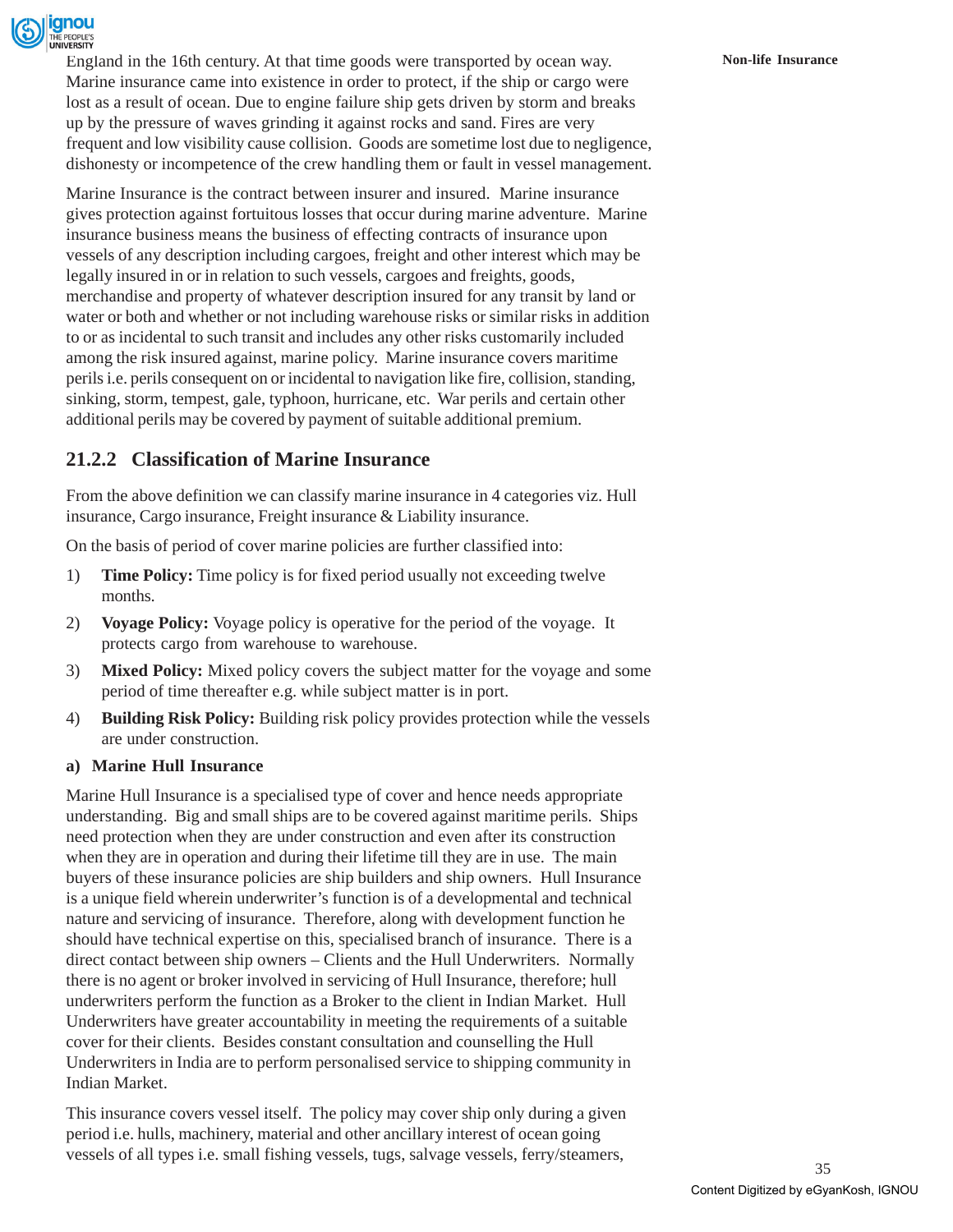**Insurance Services** launches, yatches and other pleasure crafts, lighter crafts, iron cargo boats, etc. The cover granted is so formulated as to meet the requirements of the individual ship owner and protects the ship owner against Partial Loss. Total Loss (actual or constructive) ship's proportion of General Average and salvage charges etc. The policy also covers Sue and Labour expenses and ship owners' liability towards other vessels arising from collisions. Normally, only ¾ of the collision liability is covered under the Hull and Machinery policy and the remaining ¼ is covered with the protection and Indemnity Clubs. Sometimes the collision liability is fully covered under the Hull Policy.

> Marine hull policies are not assignable without the insurer's consent because the ownership and management of a ship are important factors considered for acceptance and rating . Though the ship is sold or transferred to new owner, the hull policy is not allowed to be transferred to the new owner. In the event of change of ownership the policy shall be cancelled and a refund of premium made for the unexpired portion. The policy may be assigned only if the insurer approves the new owner.

> **Premium Reducing:** Should a vessel be lost soon after the risk was attached, the owner in fact, loses the premium, which would have covered him for the entire period of the year. This policy covers premium on the Hull and Machinery, Freight and Disbursement interests including premium on premium reducing policy following total loss of the vessel. The amount of indemnity is reduced by  $1/12<sup>th</sup>$  monthly.

**Loss of Hire Policy:** This covers loss of hire suffered by the ship owners if the vessel, which is given a charter, is laid-up for repairs following a casualty covered under terms of the Hull and Machinery Policy.

#### **b) Marine Cargo Policies**

It protects cargo against various types of loss. Generally the policy is written for a specified voyage. Cargo insurance means export and import of shipment including sending by air and registered post. Coastal shipment by steamer or shipment by smaller vessels in Indian water and inland vessels of different types or goods in transit by rail/road/port. Marine cargo policies are freely assignable without prior consent of insurer provided assignee has acquired insurable interest in the subject matter insured or at least expects to acquire the insurable interest. Under Marine Cargo policy when insured goods are in transit the ownership of goods frequently changes and it becomes necessary to ensure that the benefit of the policy should pass on to the new owner. Even blank endorsement on balance of the policy is sufficient for negotiation and so is a negotiable instrument.

Due to high claims ratio, Marine cargo class of insurance warrants special care and sound knowledge about the nature of various goods and merchandise, type of damages to which cargos are susceptible and port conditions prevailing all over the world.

#### **Cargo Insurance covers the following risks**

- 1) Loss of damage reasonably attributable to fire and explosion
- 2) Vessel or craft being stranded grounded, sunk or capsized.
- 3) Overturning or derailment of land conveyance
- 4) Collision or contract of vessel craft or conveyance with any external object other than water
- 5) Discharge of cargo at the port of distress
- 6) Earthquake, volcanic eruption or lightening and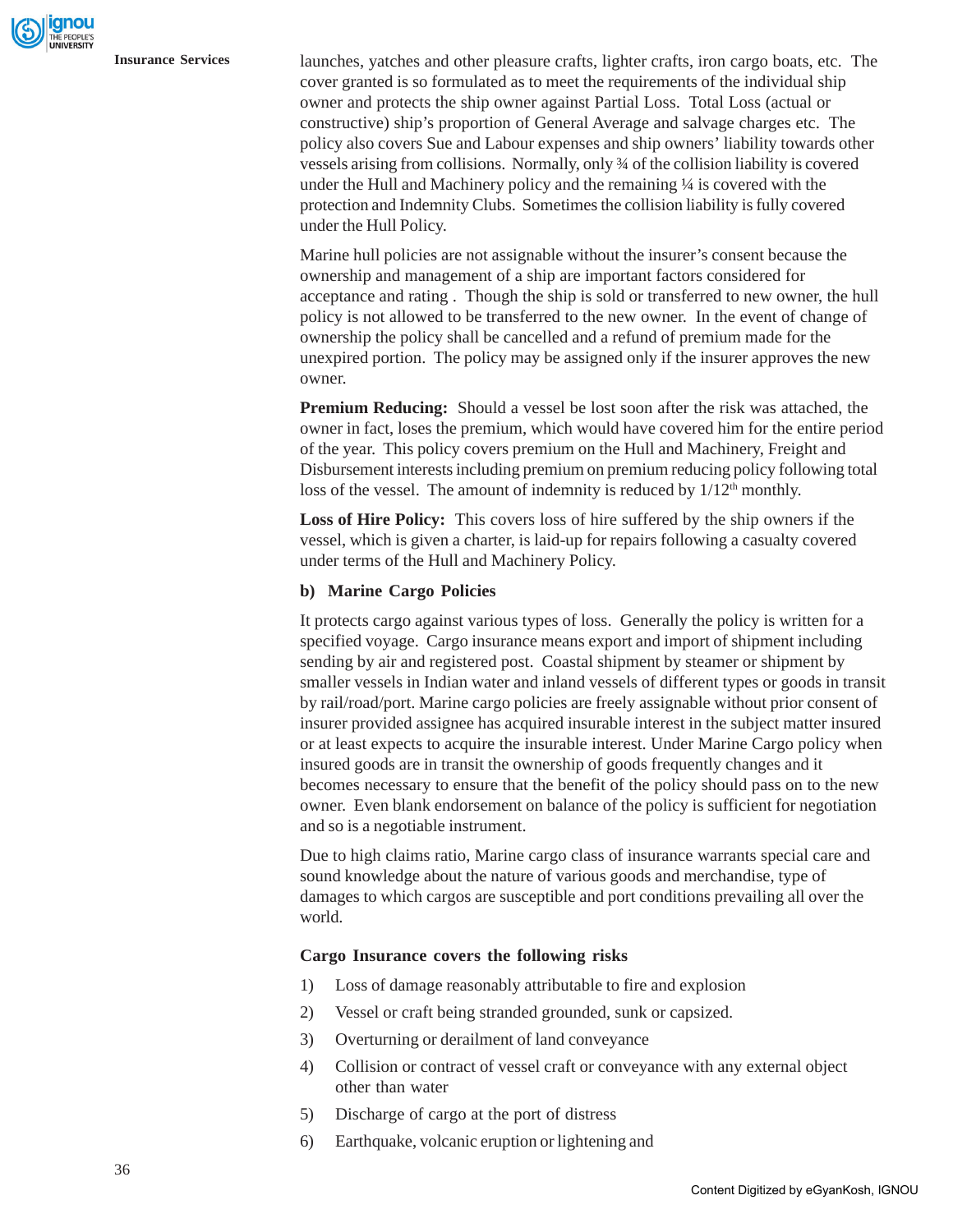

- 7) Loss or damage caused by **Non-life Insurance**
	- a) general average sacrifice
	- b) Jettison, washing overboard
	- c) Entry of sea, lake or river water into vessel, craft, hold, conveyance, container, liftman or place of storage, loading on to or unloading from vessel or craft
	- d) Any other risk not specifically excluded in the policy of clauses

#### **Exclusions**

- 1) Attributable to willful misconduct of the assured
- 2) Ordinary leakage, loss in weight or volume, ordinary wear and tear of the subject matter insured
- 3) Caused by insufficiency or unsuitability of packing or preparation
- 4) arising from the use of any weapon of war employing atomic or nuclear fission, etc.
- 5) Caused by war, civil war, hostile, etc., or caused by derelict mines, torpedoes, etc. or caused by terrorist or any person acting from a political motive.

#### **Inland Transit Insurance By Rail or Road**

Goods dispatched by rail or road within India can be insured against basic risks or against basic plus extraneous perils or against all risks. All India Marine Cargo Tariff provides uniform clauses for basic cover for rail and road risks known as Inland transit Clause (B) (Rail or Road Basic Cover). The clause includes warehouse to warehouse risks and the rates for the basic cover provided in the tariff have been slightly loaded to take care of additional warehouse risk. For all risk cover Inland Transit (rail or road) Clause A is also available.

Risks covered under Inland Transit (rail or road) Clause A covers all risks of loss or damage to the subject matter insured except as provided in exclusion nos. 2 to 4.

Risks covered under Inland transit (rail or road) clause – B (basic cover) are:

- a) i) fire
	- ii) lightening and
	- iii) breakage of bridges.
- b) i) Collision with or by the carrying vehicle
	- ii) Overturning of the carrying vehicle
	- iii) Derailment or accidents of like nature to carrying railway wagon/vehicle

Exclusions under Inland Transit (rail or road) Clauses A & B are as under:

#### **General exclusion clause**

- 2. In no case shall this insurance cover
	- 2.1 Loss, damage or expense attributable to willful misconduct of the assured
	- 2.2 Ordinary leakage, ordinary loss in weight or volume or ordinary wear and tear of the subject matter insured
	- 2.3 Loss or damage or expense caused by insufficiency or unsuitability of packing or preparation of the subject matter insured (for the purpose of this clause)

#### **War Exclusion clause**

- 3. In no case shall this insurance cover loss damage or expense caused by
	- 3.1 War, civil, war revolution, rebellion insurrection or civil strike a risking there from or civil strike a risking there from or any hostile act by or against a belligerent power.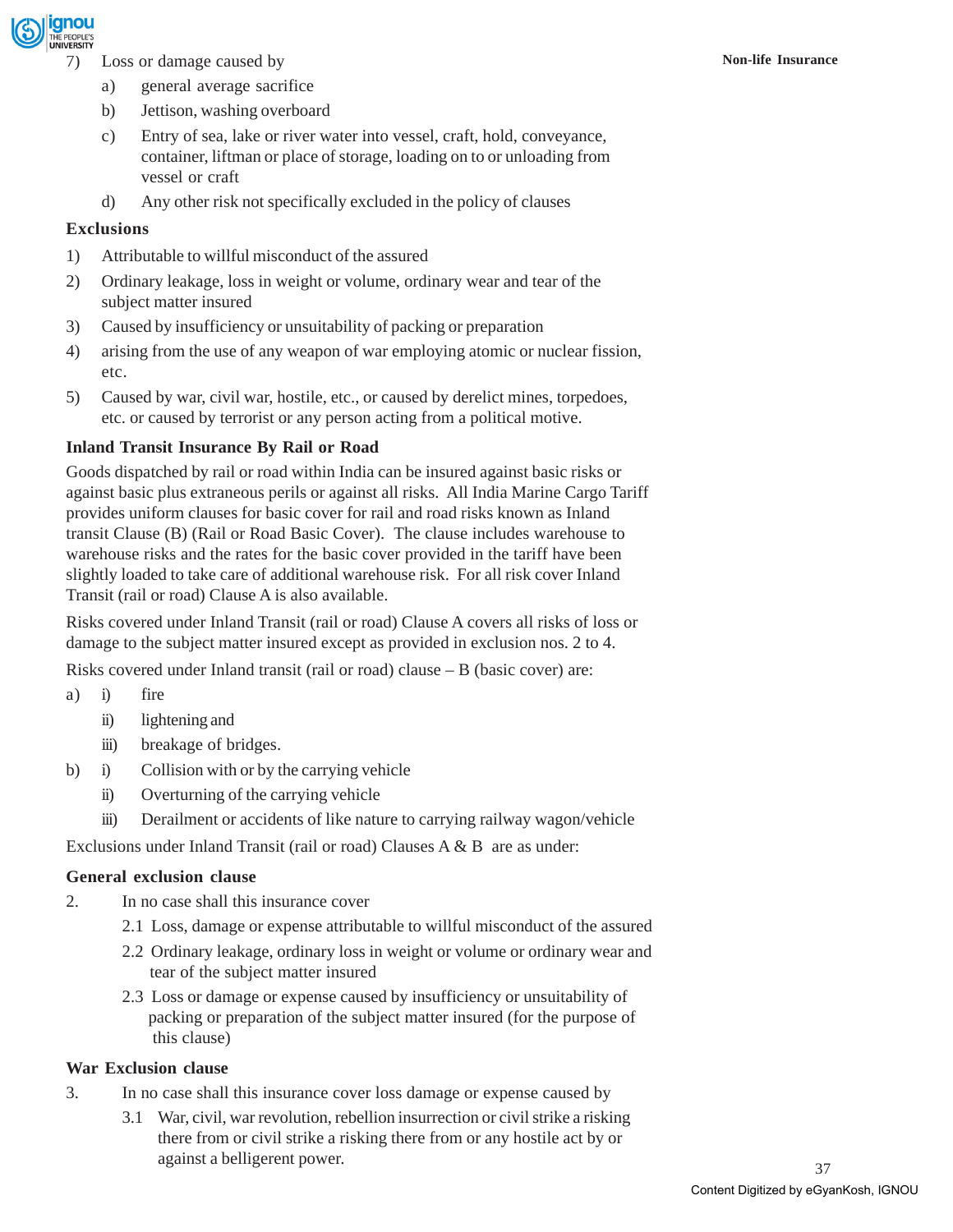

- **Insurance Services** 3.2 Capture, seizure, arrest restraint or detainment and the consequences thereof or any attempted threat.
	- 3.3 Derelict mines, bombs or other derelict weapons of war.
	- 4. In no case shall this insurance cover loss or damage or expense
		- 4.1 caused by strikers, lock out by workmen or persons taking part in labor disturbances, riot or civil commotion.
		- 4.2 Resulting from strikes, lock outs labor disturbances, riots or civil commotions.
		- 4.3 Caused by any terrorist or any person acting from a political motive.

#### **c) Freight Insurance**

The amount that is paid for transport of goods and use of vessel is called as freight. If the ship sinks, the freight is lost. In other words, the hull owner gets the freight on the safe delivery of cargo otherwise he will lose the expenses incurred and profit. In the event of damage of hull leading to destruction of cargo in that case it cannot be delivered. Owner of cargo has an interest in freight arising from the obligation to make payment of transport charges.

#### **d) Legal Liability Insurance**

Marine policies include liability hazards viz. personal injuries, loss of life or damage to property other than vessels. Therefore protection and indemnity ( $P \& I$ ) clause is generally added to the hull policies. Secondly these policies covering hull, the hull owner is protected against Third party liability claims that may arise due to collision. Running down clause is intended to give protection in case shipowner is held liable for negligent operation of the vessel, which is proximate cause of damage to certain property of others. The vessel owner if fails to exercise proper degree of care in operation of ship may be legally liable for damage to the other ship and for loss of freight revenues.

The use of aeroplane as a mode of transport is increasing every year and the risks associated with it are high. Aircrafts ranging from small craft to jumbo jet due to their specialized and technical nature, the high potential cost of accidents is associated with all aviation risks. All these aircrafts are insured in the aviation insurance market. Generally the policies are All Risks policies subject to certain restrictions. Usually a comprehensive cover is issued for aircraft (hull) i.e. insurance of aircraft against loss or damage, the liabilities to passengers and liabilities to third party ; liabilities for freight, mail, etc. carried; insurance of pilots, crew and ground staff against personal accident risks; Insurance of pilots and other crew members against loss of professional licences, etc.. Normally corporate aircraft owners, large commercial airlines, private owners and flying clubs purchase these policies.

#### **Activity 1**

List out the major types of marine insurance.

............................................................................................................................. ............................................................................................................................. ............................................................................................................................. ............................................................................................................................. .............................................................................................................................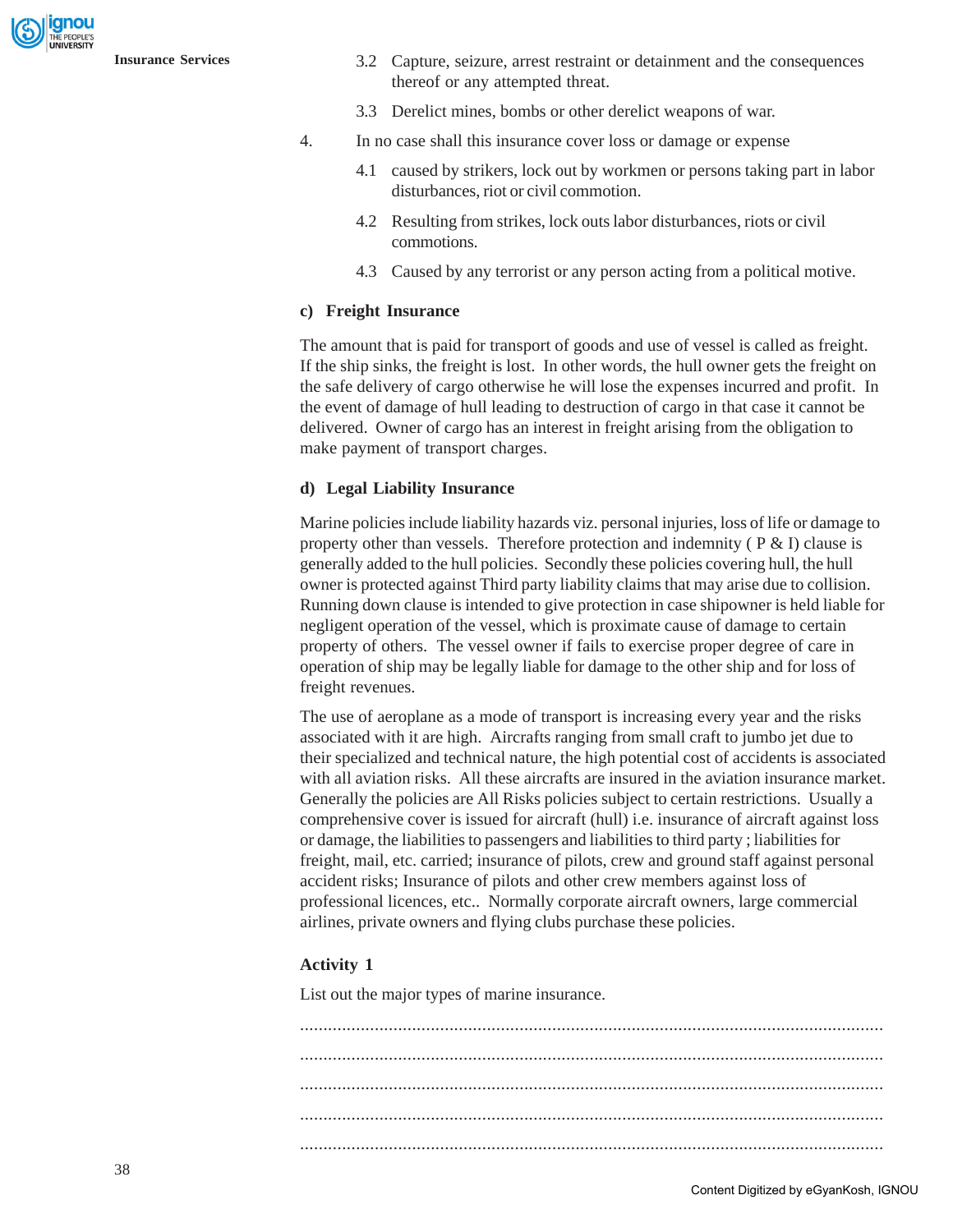# **Non-life Insurance 21.3 FIRE INSURANCE**

## **21.3.1 Introduction**

As compared to marine insurance, fire insurance is of comparatively recent origin. Fire is ignition under accidental circumstances. Generally almost all the material objects are vulnerable to fire. Vulnerability of wood is more than steel structure. Fire causes huge losses due to material damage. Therefore it is necessary to take some preventive measures to avoid or reduce fire losses and protect the property against pecuniary losses. Fire Insurance is governed by All India Fire Tariff effective from 31.3.2001 issued by Tariff Advisory Committee, a Statutory Body. The tariff contains among other things, the rates to be charged for different types of risks. These risks have been codified and a great deal of simplification has been brought about by applying the principle of one risk-one rate, especially for industrial and manufacturing risks. Insurers are permitted to charge rates higher than those given under the tariff. The minimum premium will be Rs. 50/- per policy for dwellings and small sector industries and Rs. 100/- for all other sectors.

## **21.3.2 Objective**

The objective of fire insurance policy is to provide compensation to the insured in the event of damage to the property insured. The scope of standard fire policy is limited to the damage caused to the property by fire, lightening or explosion, viz. explosion of gas cylinder or boilers used for domestic purposes. But in reality there are number of different ways in which property can be damaged and to meet these extra perils special perils can be included to the standard policy. These perils are flood, earthquake, aircraft, explosion, collision, etc.

Three physical conditions lead to fire viz. there must be flammable gas or vapour, presence of oxygen, and there should be source of heat e.g electrical spark, flame, etc.There are greater chances of fire where these three factors are present. These are damages covered under fire policy. In addition to these three, fire policy covers following damages also:

- 1) Damages done by fire fighting force while executing their duties
- 2) Damages to property during removal from burning building
- 3) Property demolished by fire brigade to prevent from fire propogation risk
- 4) Damage due to water in extinguishing fire
- 5) Damage due to falling walls and smoke damage caused by fire

Fire insurance policy is suitable for the owner of property, one who holds property in trust or in commission; individuals/financial institutions who have financial interest in the property. All immovable and movable property located at a particular premises such as buildings, plant and machinery, furniture, fixtures, fittings and other contents, stocks and stock in process along with goods held in trust or in commission including stocks at suppliers/ customer's premises, machinery temporarily removed from the premises for repairs can also be insured.

## **21.3.3 Perils Covered Under Standard Fire Policy**

Along with the basic coverage against loss or damage by occasional fire, the standard fire and special perils policy provides protection from a host of other perils such as

## **Perils Covered**

- 1) Fire
- 2) Lightening Explosion/Implosion
- 3) Aircraft Damage Loss, Destruction or damage caused by Aircraft, other aerial or space devices and articles dropped there from excluding those caused by pressure waves.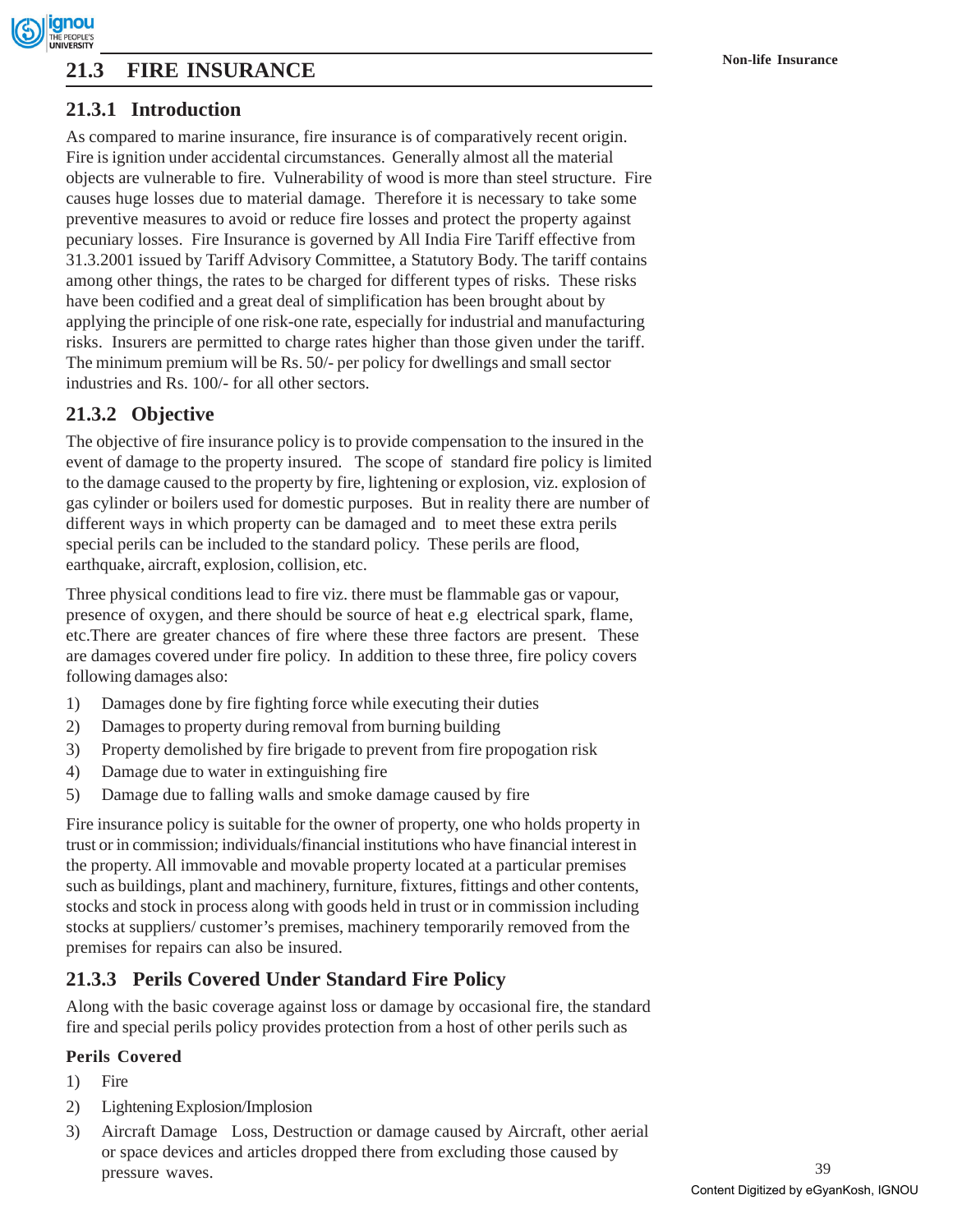gnou

- **Insurance Services** 4) Riot, Strike, Malicious and Terrorism Damage (RSMTD) Loss of or visible physical damage or destruction by external violent means directly caused to the property insured
	- 5) Impact Damage. Loss of or visible physical damage or destruction caused to the property insured due to impact by any Rail/ Road vehicle or animal by direct contact not belonging to or owned by the Insured or any occupier of the premises or their employees while acting in the course of their employment or damage caused by sprinkler leakage, overflow, leakage of water tanks, pipes etc.
	- 6) Subsidence and Landslide including Rock slide In addition to these perils covered under standard fire policy, the special fire policy also included following perils
	- 7) Missile Testing operations
	- 8) Bush Fire

The policy may be extended to cover earth quake, fire and shock; deterioration of stock in the cold storages following power failure as a result of insured peril, additional expenditure involved in removal of debris, architect, consulting engineers' fee over and above the amount covered by the policy, forest fire, spontaneous combustion and impact damage due to own vehicles.

#### **Exclusions**

Following exclusions are applicable to the fire policies:

**Perils not covered** are War and allied perils, Ionising radiations and contamination by radioactivity, Pollution or Contamination

#### **Period of Coverage**

- i) Fire Policy is an annual policy, generally, renewable each year. Long Term policy (for a minimum period of three years) can be considered for covering "dwellings" only with suitable discounts in premium.
- ii) Cover for STFI and RSMTD perils can be considered during currency (where they are deleted at inception by choice) in special circumstances.
- iii) Policy can be cancelled at any time during the currency with suitable refund of premium for the unexpired period.

#### **Deletion of Perils at the inception**

Initially the proposer has a choice to delete STFI and RSMTD perils for which suitable reduction in package premium rate is allowed.

## **21.3.4 Role of Fire Insurance**

In case of a partial loss, Insurance Company shall effect payment for repairs and replacement. In case of policy with reinstatement value clause, cost of reinstatement will be paid on completion of reinstatement subject to overall limit of the sum insured. Insurance company may at its option, also repair or replace the affected property instead of paying for the cost of restoration.

Any loss or damage to material and property causes hardship and results in national waste. Monetary relief is essential to rebuild and renew the property damaged to bring back the business to its normal course. It is here that fire insurance plays its role. The after effects of fire may be drastic. Therefore, one has to take fire insurance to safeguard the property. Since the standard fire and special perils policy covers many risks in addition to fire, coverage of the property under this policy is recommended.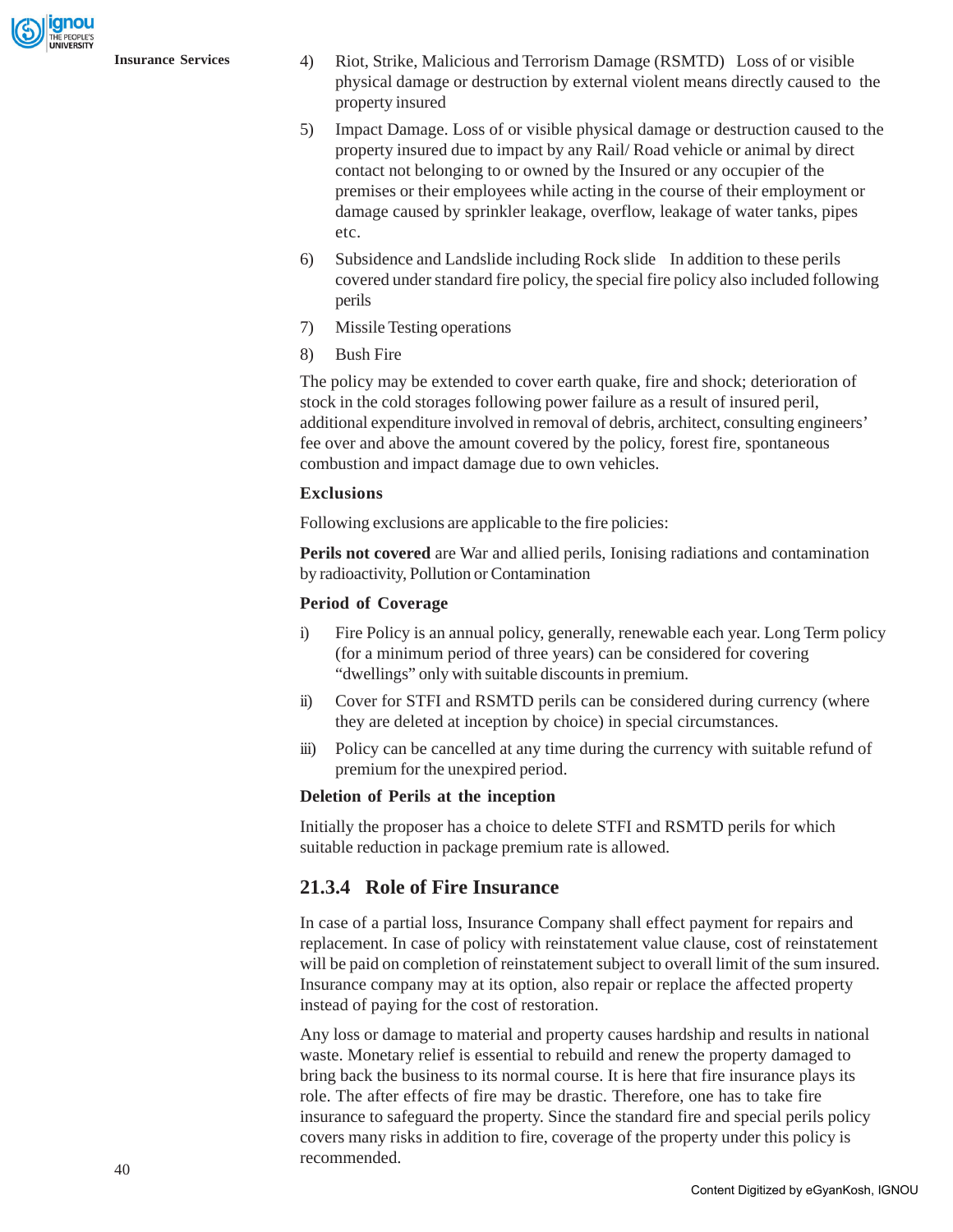

## **21.3.5 Scope of Fire Policy Non-life Insurance**

All moveable/immoveable properties of the proposer on land (excluding those in transit) are broadly categorised as follows

- i) Building (including plinth and foundations, if required) whether completed or in course of construction (excluding the value of land), Interiors, Partitions and Electricals.
- ii) Plant and Machinery, Equipments and Accessories (including foundations, if required) Bought second hand, Bought new, Obsolete Machinery.
- iii) Stocks of Raw Material, Finished Goods, In process, In trade belonging to Wholesaler, Manufacturer and Retailer.
- iv) Other Contents such as Furniture, Fixtures and Fittings, Cables, Pipings, Spares, Tools and Stores, Household goods etc.
- v) Specific items such as bullion, unset precious stones, curios, work of arts, manuscripts, plans, drawings, securities, obligations or documents, stamps, coins or paper money, cheques, books of accounts, computer system records, explosives.

## **21.4 LIABILITY INSURANCE**

## **21.4.1 Public Liability Insurance**

This insurance covers the amount which the insured becomes legally liable to pay as damages to third parties as a result of accidental death, bodily injury, loss or damage to the property belonging to a third party. The legal cost and expenses incurred in defending the case with prior consent of the insurance company are also payable subject to certain terms and conditions. One can insure more than one unit situated in different locations under a single policy.

The policy offers a benefit of Retroactive period on continuous renewal of policy whereby claims reported in subsequent renewal but pertaining to earlier period after first inception of the policy, also become payable.

There are three types of Public Liability Policies.

- 1) Public Liability Non Industrial Risk For offices, hotels, cinema houses, hospitals, schools etc.
- 2) Public Liability Industrial Risk For godowns , warehouses and factories.
- 3) Public Liability Insurance Act 1991 This is a mandatory policy to be taken by owners, users or transporters of hazardous substance as defined under Environment (Protection) Act 1986 in excess of the minimum quantity specified under the Public Liability

## **21.4.2 Product Liability**

This covers various types of legal liabilities arising out of goods sold or supplied. The product liability policy is a contract of indemnity and it is one of the strict legal liability. If the insured is found liable at law then alone the insurers undertake to indemnify him. The insured's moral obligation is not covered.

This policy covers all sums (inclusive of defence costs) which the insured becomes legally liable to pay as damages as a consequence of

- a) accidental death/ bodily injury or disease to any third party.
- b) accidental damage to property belonging to a third party.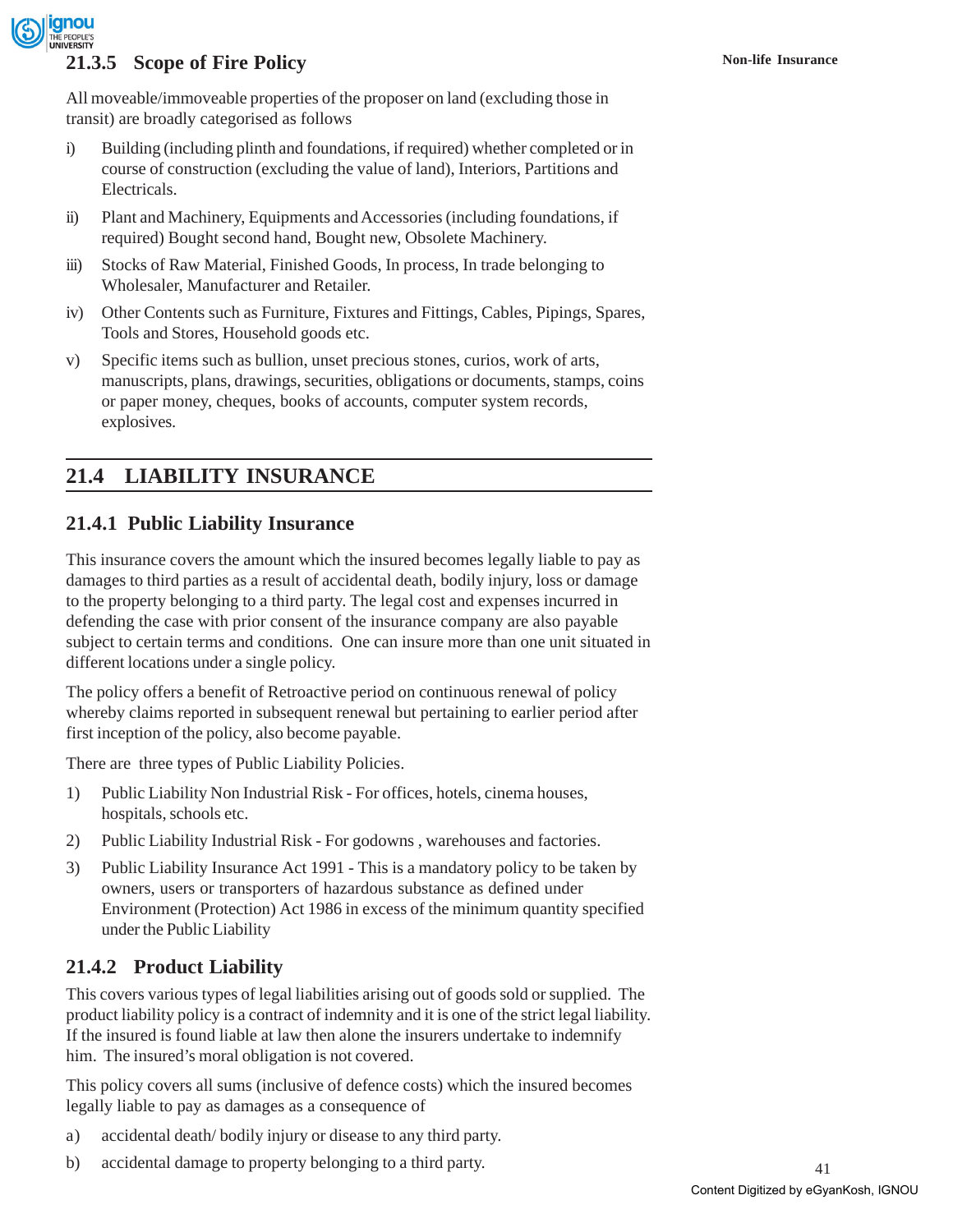**Insurance Services** Arising out of any defect in the product manufactured by the insured and specifically mentioned in the policy after such product has left the insured's premises.

The policy offers coverage in the following cases:

The defect in the product may be a manufacturing defect or may, even be due to faulty packaging, delivery specifications or instructions as to the usage of the product. It also covers the sales turnover of the company – both domestic and/or exports.

The policy is on a claims made basis i.e. the claims must arise and be made in writing on the insurance company during the policy period.

The policy does not cover any liability for product recall, product guarantee, pure financial loss such as loss of goodwill or loss of market.

The policy also does not pay for the cost incurred for repairing or reconditioning or modifying the defective part of the product.

## **21.4.3 Professional Indemnity**

The cover is granted to professionals like Doctors, Engineers, Chartered Accountants, Architects, etc. to cover liability falling on them as a result of errors and omissions committed by them whilst rendering professional service.

The policy covers all sums which the insured professional becomes legally liable to pay as damages to third party in respect of any error and/or omission on his/her part committed whilst rendering professional service. Legal cost and expenses incurred in defence of the case, with the prior consent of the insurance company, are also payable, subject to the overall limit of indemnity selected.

Only civil liability claims are covered. Any liability arising out of any criminal act or act committed in violation of any law or ordinance is not covered.

Other types of liability insurance extend to cover the third party liability e.g. motor third party liability, pedal cycle, television , etc.

### **21.4.4 Contractual Liability**

Contractual Liability is one's liability that may be assigned to another by contract. An employer under certain circumstances may employ a contractor to do certain portions of a job and the contractor may in turn subcontract it to another. When an action for damages arises, the employer (Principal or contractor) may be joined as a co-defendent in an action against the contractor/subcontractor as the case may be; an action can also be brought independently against the principal contractor. In order to avoid such situation the contractor/ subcontractor may be required to hold the principal/contractor harmless against any action in negligence by third parties.

## **21.4.5 Employer-employee Liability**

Employers are subject to the law of negligence with respect to employment not covered by workmen's compensation act. This act does not cover unorganized labor like farm workers or who work on daily wages. It is necessary that employer should provide a safe place to work or employer must warn employees of danger or the employer must employ individuals reasonably competent to carry out their tasks, failing in such duties give rise to liability.

The policy covers statutory liability of an employer for the death of or bodily injuries or occupational diseases sustained by the workmen arising out of and in course of employment.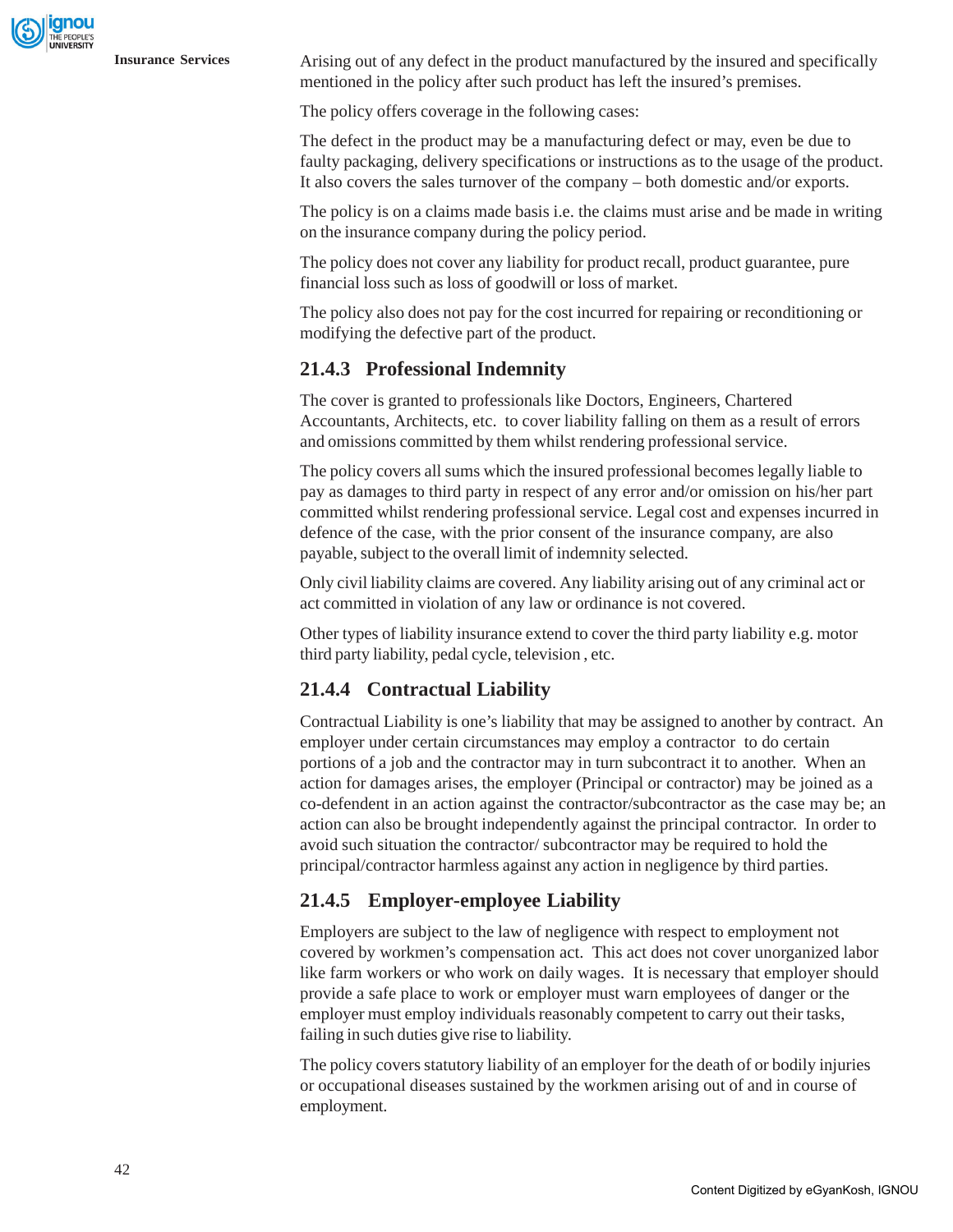

Any employer whether as a Principal or contractor engaging "workmen" as defined **Non-life Insurance** in WC Act to cover his liability to them under statute and at common law. Employer can cover Employees who do not qualify as "Workmen" under separate table.

This policy provides cover to pay all sums which the insured is legally liable, to pay the employees in respect of personal injury by accident or diseases arising out of and in the course of the employment . So also the insured's liability arising either under common law or the laws set out in the schedule Workmen's Compensation Act 1923. And the costs or expenses incurred by the insured with the consent of the company, to defend any claims paid in addition.

The policy does not offer any protection if the liability arises due to any injury by accident or disease directly attributable to war and nuclear risk or insured's liability to employees of contactors to the insured or any liability of the insured which attaches by virtue of an agreement.

## **Activity 2**

Mention the period for which a fire insurance policy usually provides coverage.

............................................................................................................................. ............................................................................................................................. ............................................................................................................................

# **21.5 MISCELLANEOUS INSURANCE**

## **21.5.1 Introduction**

This is a broad field of insurance and covers whatever is not covered under fire, marine, and life insurance. In other words, all other insurances like engineering, rural, social insurance and personal insurances like mediclaim, accident insurance, etc. fall under miscellaneous insurance. To illustrate, burglary insurance is a major business in this class which covers the loss of property, money and securities due to burglary robbery and other crimes. Glass insurance offers broad coverage for glass breakage in the covered building or Jewellery and valuables insurance provides cover for loss or damage to jewellery and valuables, belonging to all the family members residing in the house caused by any accident or misfortune anywhere in India. We will be discussing each of these in the subsequent sub sections.

## **21.5.2 Personal Lines of Non-life Insurance**

- 1) Burglary Insurance
- 2) Jewellers Block Policy
- 3) Bankers Indemnity Policy
- 4) Money Insurance
- 5) Shopkeepers Policy
- 6) Householders Policy
- 7) Suhana Safar Policy
- 8) All Risk Insurance Policy
- 9) Mediclaim Policy
- 10) Overseas Mediclaim Policy
- 11) Personal Accident Policy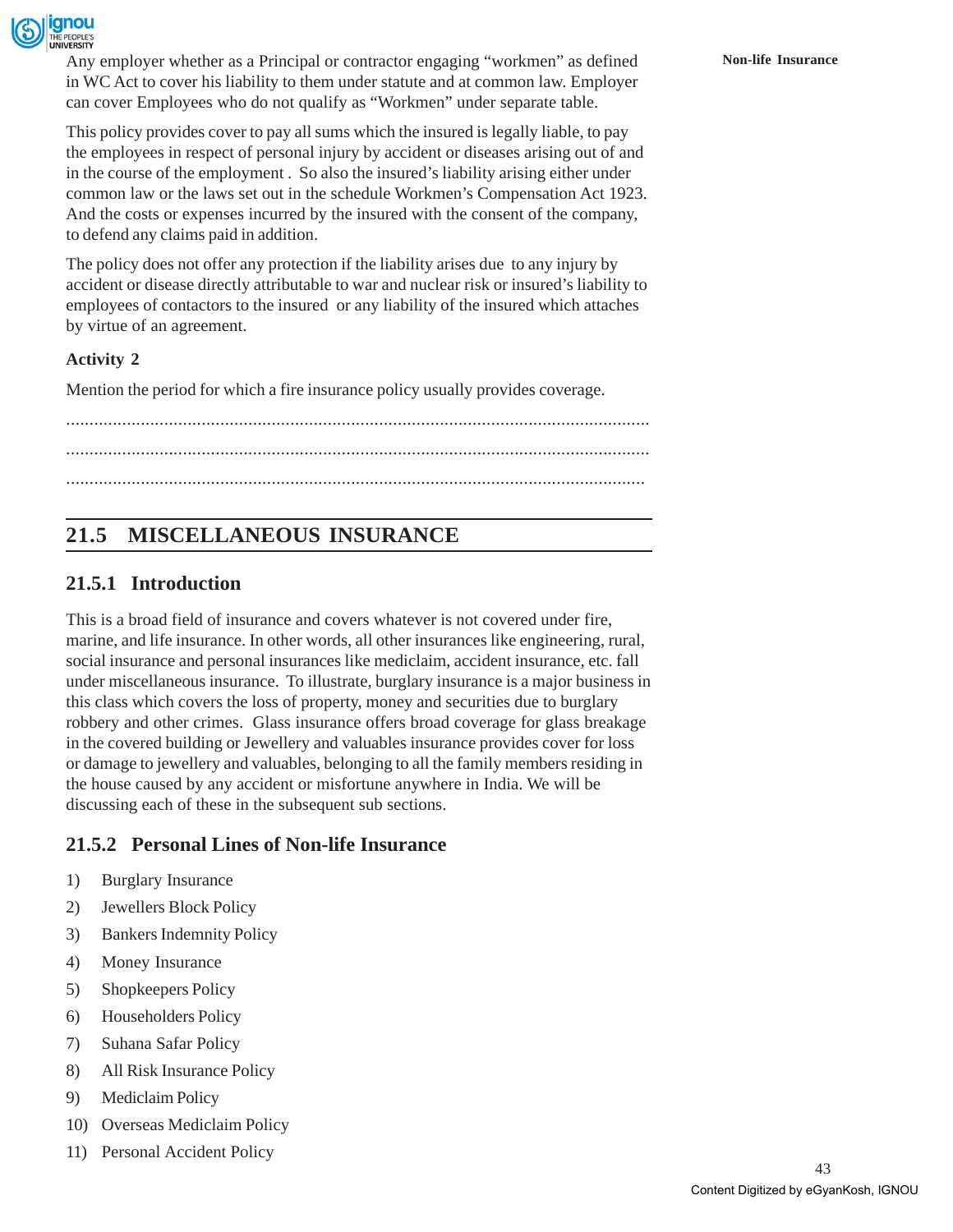**Insurance Services** We will discuss some important covers under the personal lines of Insurances.

#### **Burglary Insurance**

There are two types of Burglary insurance viz. Burglary of Business Premises and Burglary of Private residence. In case of business premises like godown, factory, office etc. There are three types of policies available –

*Full Value Insurance:* The policy must be effected for the full value of the property to be insured.

*First Loss Insurance:* In the event of improbability of total loss, proposer can opt for a percentage of total stocks to be insured.

*Stock Declaration Policies:* These policies are given where large stocks frequently fluctuate in quantity during the year. The sum insured is fixed at the maximum value of stocks which the insured anticipates he will hold at any one time. A deposit premium of 100% of the annual premium will be paid at the beginning of the insurance. Monthly declarations of value are to be sent to the company and the "deposit" premium will be adjusted at the end of the policy period based upon the average of the monthly declarations.

The coverage is for loss or damage to the property insured by theft following upon actual, forcible and violent entry into the premises. Also damage to the premises following upon entry as above or any attempt thereat.

The indemnity provided is to the extent of the intrinsic value of the property so lost or damaged, subject to the limit of the sum insured.

#### **Exclusions**

The company shall not be liable in respect of

- i) Gold, watches, jewellery, precious stones, plans, designs, money, business books etc. unless specifically insured.
- ii) Loss or damage where any insured or member of the insured's household or of his business staff is concerned in the actual theft or damage.

The claim is not payable

- a) If the premises are left uninhabited for 7 or more consecutive days and nights.
- b) In the event of material alterations to the premises whereby the risk is increased.
- c) If the insurable interests has passed from the insured otherwise by will or operation of law.

#### **Jewellers Block Policy**

This is a package policy specially designed for jewellers & diamontaires i.e. those establishments dealing solely in diamonds. Jewellers premises are categorised into Class I, II or III depending upon the type of security provided for the premises.

The policy comprises four sections which are optional except for section I which is compulsory.

Section I: Covers loss or damage to jewellery , gold and silver ornaments or plates , pearls, precious stones, cash and currency notes whilst contained in the premises insured, by fire,explosion, lightning, burglary, house breaking, theft, hold up, robbery, riot, strike and malicious damage and terrorism.

Section II: Covers loss or damage to jewellery, gold etc. as described in Section I whilst it is in the custody of the insured, his/her partners, employees, directors, sorters of diamonds or whilst such property (excluding cash and currency notes) is in the custody of brokers, agents, cutters and goldsmiths.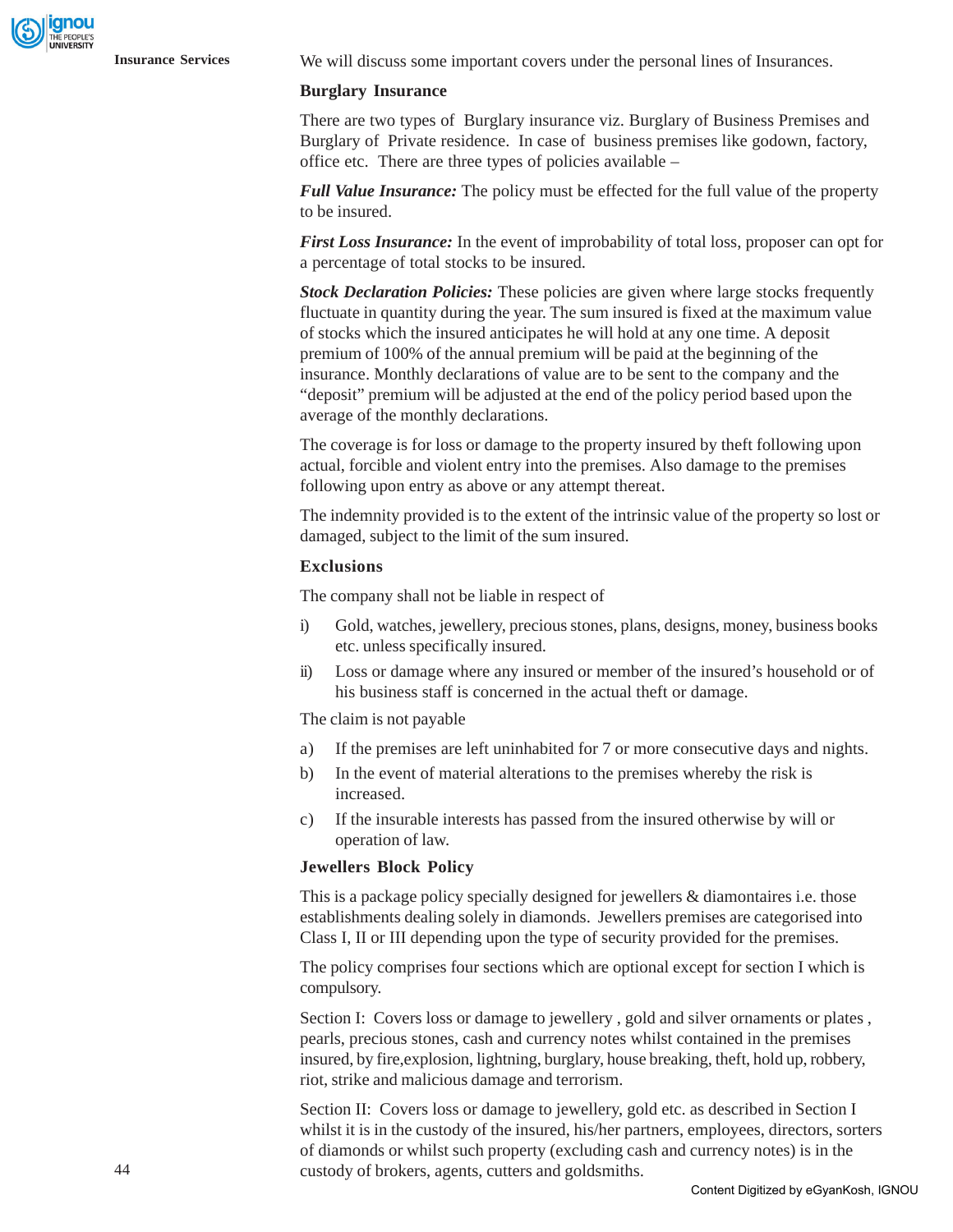

Section III: Covers loss or damage to property described in Section I whilst in transit **Non-life Insurance** by registered parcel post, air freight or through angadia.

Section IV: Covers loss or damage to trade and office furniture and fixtures in insured premises due to fire,explosion, lightening, burglary, house breaking, theft, hold up, robbery, riot, strike and malicious damage and terrorism.

#### **Exclusions**

Loss/damage due to

- a) Denting, scratching or breakage of lenses and glass;
- b) Moth, mildew and vermin;
- c) During cleaning, dyeing, repairing etc.
- d) Mechanical derangement or over winding of clocks and watches.
- e) While being carried by a carrier under a Contract of Carriage.

#### **Bankers Indemnity Policy**

A package policy designed specially to cover the risks related to banking sector. Any banking company as defined under various Banking Acts like Banking Regulation Act 1945, State Bank of India Act 1955 etc. A single policy covering all branches in India of the particular bank.

Retroactive period facility available whereby losses discovered during policy period due to an incident occurring in earlier period but after inception of first policy , also become payable, provided the policy has been continuously renewed with us without break.

The policy comprises of following 7 sections. It covers losses

On Premises: Covers money and/or securities belonging to, or in the custody of bank, whilst on their own premises or on the premises of their bankers, against loss or destruction by Fire, Riot & Strike, Malicious damage, terrorist act, burglary, theft, robbery or hold-up.

In Transit: Covers money and/or securities if they are lost, stolen, mislaid, misappropriated or made away with, whilst in transit in the hands of its employees whether by negligence or fraud of the employees. Registered postal sending by robbery, theft or any other cause not specifically excluded, provided that each post parcel shall be insured with the post office.

Forgery or Alteration: Covers losses suffered as a result of payment of bogus, fictious, forged cheques or drafts as also forged endorsements on genuine cheques or drafts or FDRs.

Dishonesty: Covers loss of money and/or securities/ goods or commodities pledged or hypothecated to the insured bank and under its control suffered due to dishonest or criminal act of its employees and Janata Agents, Chhoti Bachat Yojana Agents/ Pygmie Collectors.

The additional perils can be covered on payment of an additional premium viz., Losses due to flood, inundation, hurricane, typhoon, storm, tempest, tornado and cyclone and Losses due to earthquake - Fire & Shock.

#### **Money-in-Transit Insurance**

Money-in-Transit Insurance policy provides cover for loss of money in transit between the insured's premises and bank or post office, or other specified places occasioned by robbery, theft or any other fortuitous cause. The policy also covers loss by burglary or housebreaking whilst money is retained at Insured's premises in safe(s) or strong room.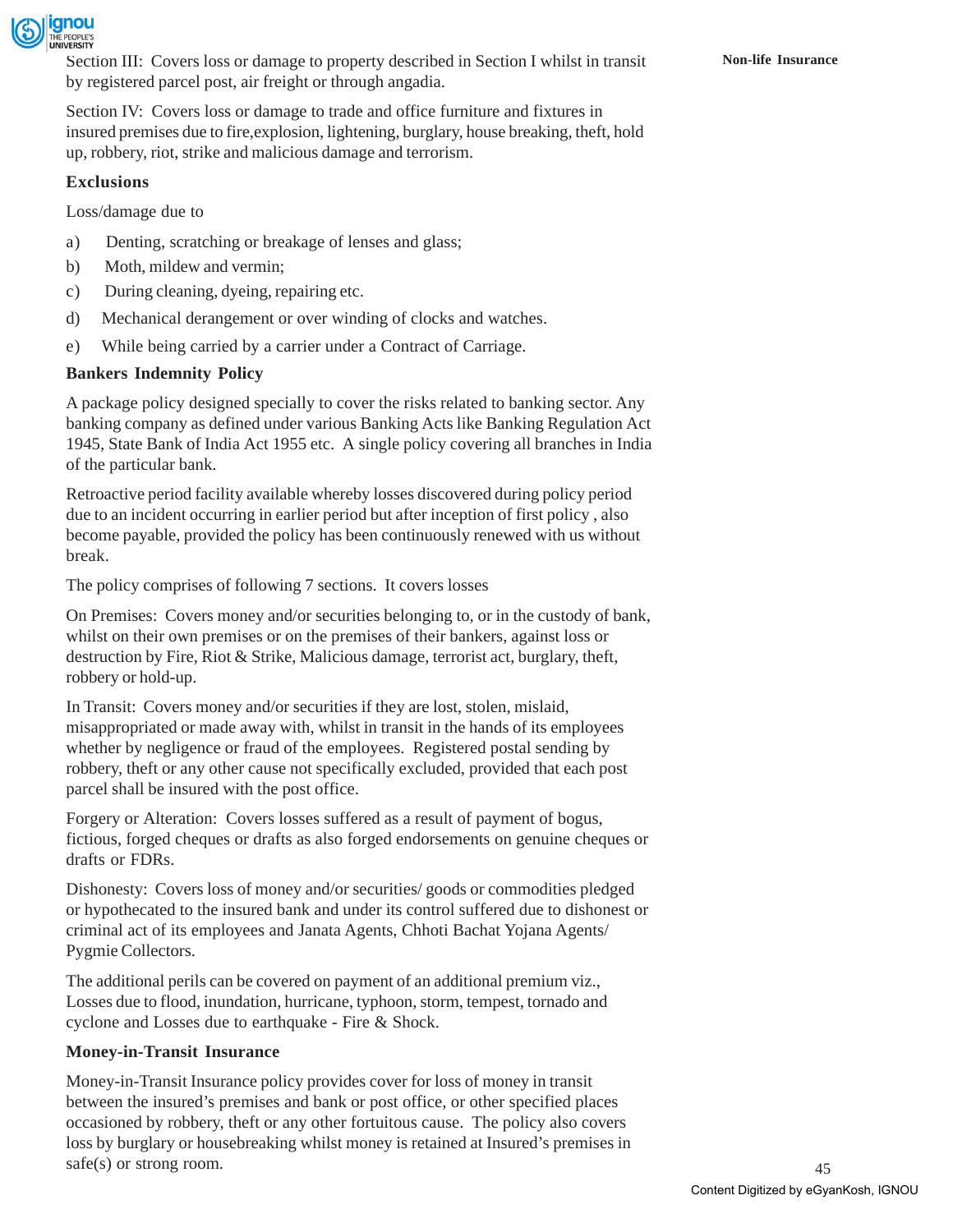#### **Insurance Services Scope of Cover**

**Section I** Covers money in transit under the following heads Cash, Bank Drafts, Currency Notes, Treasury Notes, Cheques, Postal Orders and current Postage Stamps.

**Section II** Covers money in safe / on premises.

#### **Basis of Sum Insured**

Two amounts are specified in the policy

- <sup>l</sup> Limits of liability for any one loss (i.e. maximum liability of the Company)
- 1 Estimated amount in transit during the year for the purpose of premium computation.

This policy can be extended to include the risk of infidelity of the employees, terrorism and disbursement risk.

#### **Exclusions**

- 1) Shortage due to error or omission.
- 2) Losses due to the fraud/dishonesty of the employee of the insured.
- 3) Losses which are covered by other policies.

#### **Shopkeepers Policy**

This is a package policy specially designed for small shopkeepers. It is a single policy combining the various insurance requirements of shopkeepers. Only one policy can be taken by one shopkeeper for each shop in a specific location having separate books of accounts.

The policy comprises of following 11 sections

#### **Section I: Building and Contents**

Covers shop building and/or contents therein against loss or damage caused by Fire & Allied perils.

#### **Section II: Burglary and Housebreaking**

Covers contents of insured shop premises(excluding money and valuables) against loss or damage by burglary and/or housebreaking.

#### **Section III: Money Insurance**

Covers loss of money in transit, loss of money/valuables whilst contained in a locked safe, loss of money contained in cashier's till and/or counter by burglary/ housebreaking.

#### **Section IV: Pedal-Cycles**

Covers loss/damage to pedal cycles belonging to insured by Fire, lightening or external explosion and allied perils. This section also covers legal liability of insured for death/injury to third parties or damage to their property arising out of use of the insured pedal cycles.

#### **Section V: Plate Glass**

Covers loss of or damage to fixed plate glass in insured's shop by accidental means.

#### **Section VI: Neon Sign/Glow Sign**

Covers loss of or damage to neon sign/ glow sign by accidental external means Fire, lightning or external explosion or theft and allied perils.

#### **Section VII: Baggage**

Covers loss or damage to accompanied personal baggage of insured or baggage in connection with his trade, whilst anywhere in India, by accident or misfortune.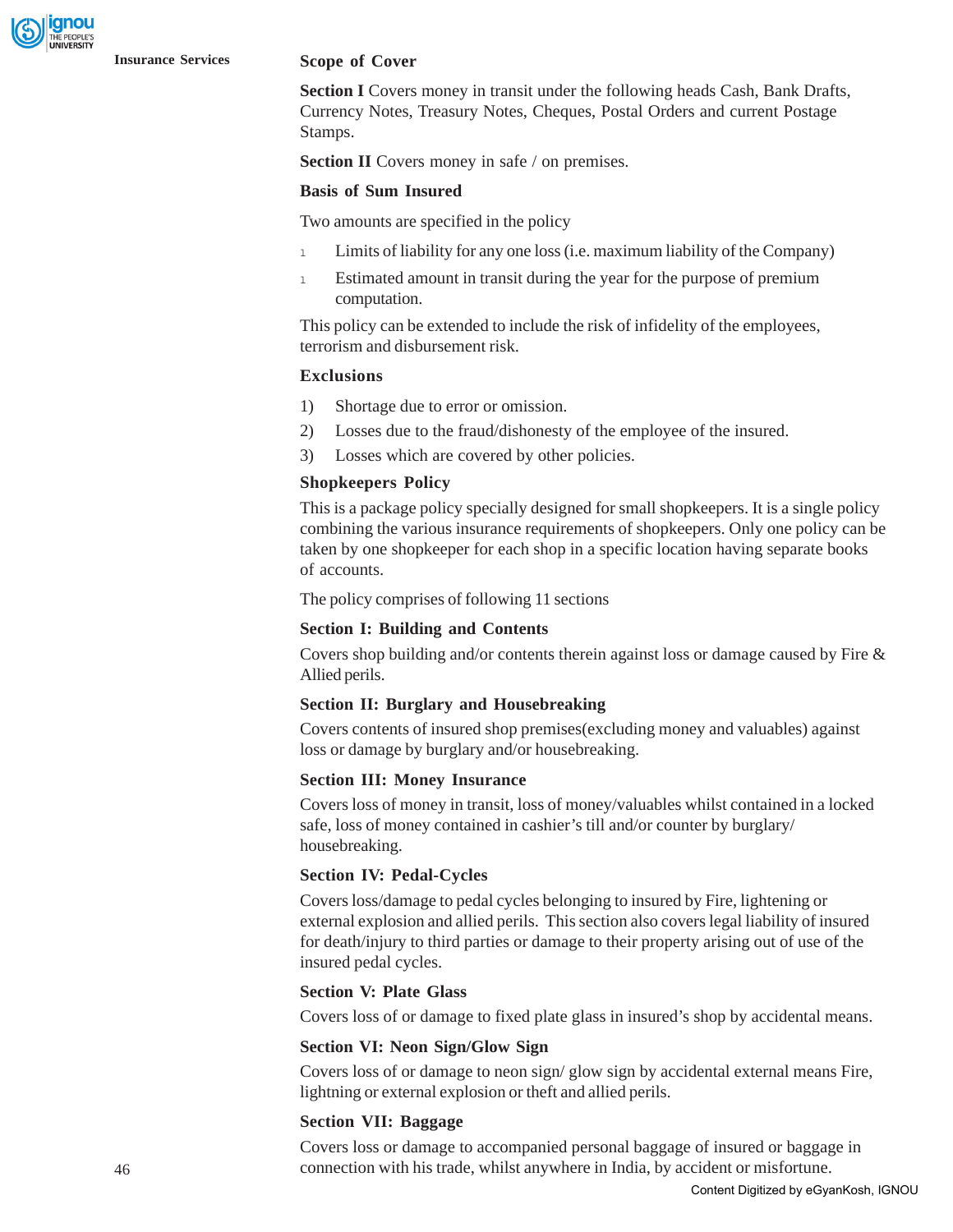

#### **Section VIII: Personal Accident Non-life Insurance Non-life Insurance**

Covers insured and spouse and/or his children, named in the schedule and aged between 5&70 years, against bodily injury caused solely and directly by accident and resulting in death or permanent total or partial disablement or temporary total disablement within 12 calendar months of such injury.

#### **Section IX: Fidelity Guarantee**

Covers direct pecuniary loss suffered by the insured due to fraud or dishonesty committed by any of insured's salaried employees.

#### **Section X: Public Liability Cover**

- a) Legal liability in respect of accidental death or bodily injury to a third party or accidental damage to their property during performance of any act in connection with insured's business.
- b) Compensation to insured's employees under Workmen's Compensation Act or Common Law.

#### **Section XI: Loss of Profit**

Covers loss of profit due to interruption of business consequent upon loss or damage sustained by property insured under Section I of the policy due to insured perils.It is necessary to opt for a minimum of 4 sections for this policy to be issued of which Sections I&II are compulsory.

One may purchase all these policies separately but in the above policy all the covers are packaged for the purpose of convenience of shopkeeper.

#### **Householders Policy**

This is a package policy specially designed to meet the insurance requirements of a householder by combining under a single policy, a number of our standard policies usually taken by householders. The policy comprises of different covers to protect house and household goods, given as under:

#### **Fire and Allied Perils**

- A Coverage for building
- B Covers contents of the dwelling belonging to the proposer and his/her family members permanently residing with him/her.

#### **Allied Perils**

- a) Fire, Lightening, Explosion of gas in domestic appliances.
- b) Bursting and overflowing of water tanks, apparatus or pipes.
- c) Damage caused by Aircraft.
- d) Riot, Strike, Malicious or Terrorist Act.
- e) Earthquake, Fire and/or Shock, subsidence and Landslide (including Rockslide) damage.
- f) Flood, Inundation, Storm, Tempest, Typhoon, Hurricane, Tornado or Cyclone.
- g) Impact damage

#### **Burglary and House Breaking including larceny and theft**

Covers contents of the dwelling against loss due to burglary, house breaking or theft.

#### **All Risks (Jewellery and Valuables)**

Covers loss or damage to your jewellery and valuables by accident or misfortune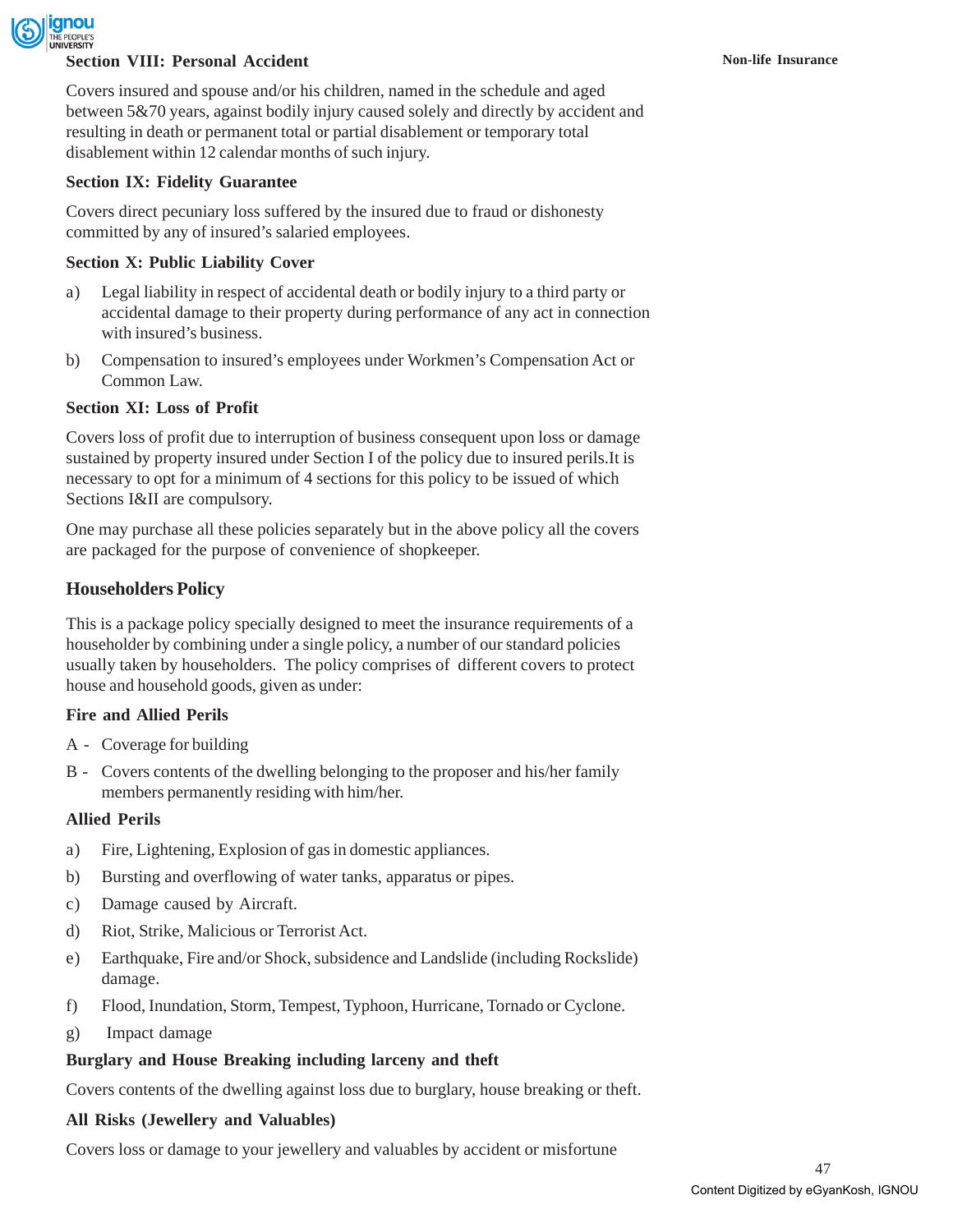**Insurance Services** whilst kept, worn or carried anywhere in India subject to the value declared in the schedule.

> Like Shopkeeper's package policy, Householders' Package Policy also includes the covers like Plate Glass, Breakdown of Domestic appliances, T.V. Set including VCP/ VCR (All Risks), Pedal Cycles (All Risks), Baggage Insurance, Personal Accident and Public Liability.

#### **Travel Insurance**

Travel insurance has been basically designed keeping an eye on the domestic travel market. The domestic traveler can now avail of an insurance policy for a short duration or travel upto a period of 60 days within India. The policy covers any mode of transport i.e. by Rail/Road/Air/Water including own vehicle.

The policy covers the risk of personsal accident, loss or damage to the accompanied baggage of a family consisting of Insured, spouse and dependent children. The cover operates from declared place of departure and terminates on schedule date of return or on actual return, whichever may happen earlier. The policy provides for Personal Accident risk upto Rs.1 lacs per head with reimbursement of rescannable actual emergency incidental expenses upto Rs.1,000/- per head. It also covers loss or damage to baggage upto the sums insured based on insurance of accompanied persons.

Any item of the baggage which costing more than Rs.500/- should be declared in advance. Intimation of accident should be given to the nearest office of the Company. Cancellation of policy is allowed if the trip is cancelled before 2 days of the departure.

#### **Health Insurance Covers**

#### **Universal Health Insurance Scheme (For families Below the Poverty Line)**

This policy provides reimbursement of hospitalization expenses upto Rs.30,000/- to an individual /family subject to the sublimits. It also offers Personal Accident Cover for Death of the Earning Head of the family (as named in the schedule) due to accident Rs. 25,000/-. Disability Cover is also available under this policy if the earning head of the family is hospitalized due to an accident / illness a compensation of Rs.50/- per day, is paid per day of hospitalization up to a maximum of 15 days after a waiting period of 3 days. The policy covers people between the age of 3 months to 65 years.

For families Below the Poverty Line the Government will provide a premium subsidy of Rs.100/- per family. For an individual premium is Rs. 1.00 per day i.e. Rs. 365/ per annum. For a family upto 5 (including the first 3 children) premium is Rs. 1.00 per day & Rs. 548/- per annum and for a family upto 7 (including the first 3 children and dependent parents) Rs. 2.00 per day and Rs. 730/- per annum.

The policy does not cover any pre-existing diseases or all diseases contracted during the first 30 days from the Commencement date of the policy. Some of the diseases such as Cataract, Hysterectomy, hernia, etc. are not covered in the first year of the policy. Treatment for Pregnancy, Childbirth, Miscarriage, abortion etc. or Corrective, cosmetic or aesthetic dental surgery or treatment or cost of spectacles, contact lens and hearing aid or Vaccination, inoculation, change of life or cosmetic treatment or surgery HIV, AIDS, Sterility, Venereal Disease, Intentional Self injury, use of Intoxicating Drugs/ Alcohol or Primarily diagnostic expenses not related to sickness/ injury.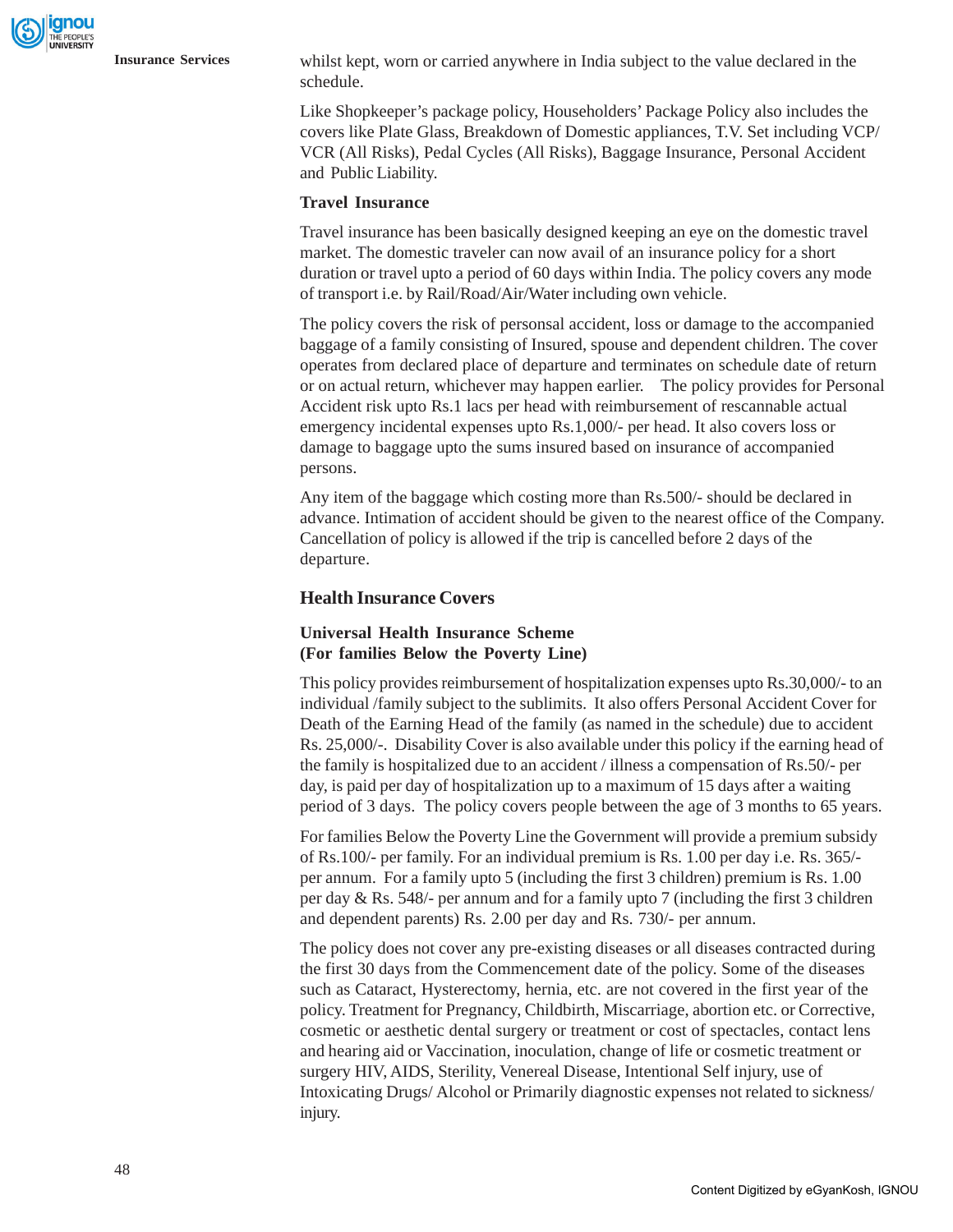

The benefit of family will operate on floater basis i.e. the total reimbursement of **Non-life Insurance** Rs.30,000/- can be availed of individually or collectively by members of the family.

### **Mediclaim Policy**

Mediclaim policy is to protect you from financial worries in case of hospitalization. This policy provides for cashless hospitalization in India for the treatment of any illness or disease or accidental injury (not specifically excluded) suffered during the policy period. The payment of claim is made through Third Party Administrators who have been empanelled by the Company to provide hassle free admission and discharge from the Network hospital without making any payment. The reimbursement of domiciliary hospitalization claims will also be made through the TPA. A family package cover can be taken covering proposer, spouse, dependent parents and two dependent children with a 10% discount in premium. Group policies can be issued to specified groups and group discount can be availed provided group size is more than 100 members. Premium upto Rs.10,000/- paid by cheque for this policy is entitled for tax rebate under section 80D of the Income Tax Act.

This policy becomes operative when treatment is taken as an in-patient in a hospital / nursing home in India. The policy provides for Domiciliary Hospitalization expenses when medical treatment is taken for a period exceeding 3 days for an illness/disease/ injury (not specifically excluded) which normally would require treatment as an inpatient in a hospital/nursing home but is actually taken whilst confined at home in India under the following circumstances. Either the condition of the patient is such that he/she cannot be removed to the hospital/nursing home OR the patient cannot be removed to the hospital/nursing home for lack of the accommodation therein.

The policy does not cover any disease / injury which the insured is suffering from, at the time of taking the first policy. Certain specified illnesses are also excluded during the first year of insurance.

In individual mediclaim policy only, there is a provision for reimbursement of expenses incurred for a medical check-up, subject to certain limits, once every 4yrs, provided the policy is renewed without break and no claim has been preferred during this period. This payment can be claimed from TPA after submission of bills.

#### **Premiums paid for medical insurance : Section 80D**

The insurance scheme should be in accordance with schemes framed by approved insurer. You have to pay the premium by cheque. You must pay the premium out of your taxable income. This means that if you pay the premium out of your agricultural income, which is exempt from tax, you cannot claim a deduction from your other, nonagricultural income. (Relevant section/rule Section 80D).

- 1) Category of assesses allowed deduction Individual assessee and Hindu Undivided Family assessee.
- 2) Eligible premiums are premiums paid by assessee by cheque out of his taxable income to effect or to keep in force an insurance on the health of following persons; In case of individual assessee – himself/herself, spouse, dependant children and dependant parents. In case of HUF assessee – any member of HUF.
- 3) Deduction and upper limit The qualifying amounts under Section 80D is upto Rs. 10,000/-. However, a higher amount of upto Rs 15,000/- is permitted if the person, for whose health insurance the premium was paid, was aged 65 years or more at any time during the financial year in which the premium was paid. Such amounts of premium paid would be allowed as deduction from the total income of the assessee.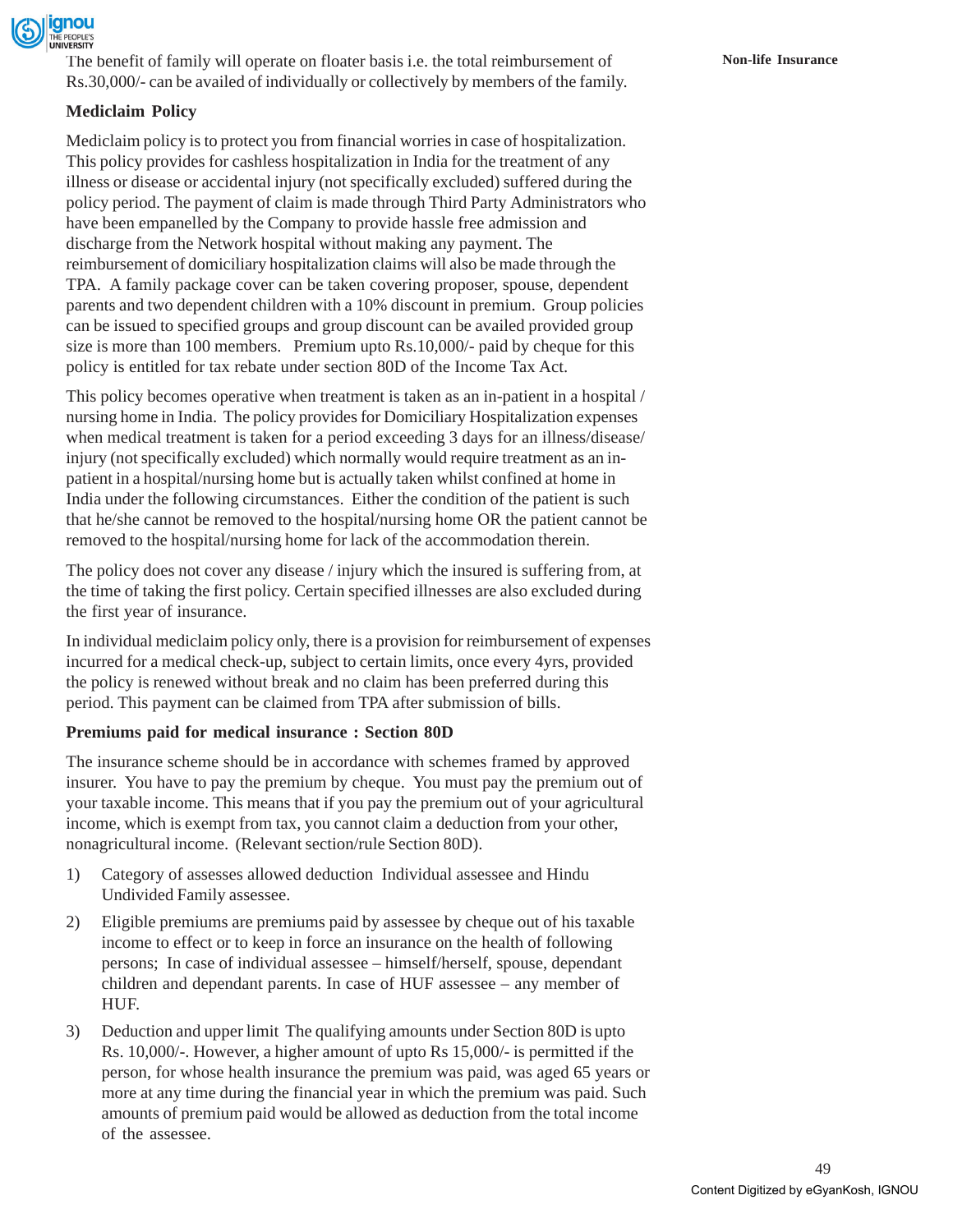#### **Insurance Services Overseas Mediclaim Policy**

Premium payable in Rupees and Claims settled abroad in foreign Currency. Policy is available for frequent corporate travelers. Medical expenses incurred by the insured persons, outside India as a direct result of bodily injuries caused or sickness or disease contracted are covered. Eight different Plans are available under this policy. Policy may be purchased for ages commencing from 6 months and above upto 70 years. Policy is to be taken prior to departure from India.

Travelers over 60 years of age and for those traveling to USA & Canada over 40 years the Medical reports (from an MD Cardiologist) ECG, Fasting Blood Sugar or Urine Strip test need to be submitted along with the proposal form. These reports are required if the travel period exceeds 60 days and above. In case of travellers unable to submit the above Medical reports cover stands restricted to USD 10,000.

Like Domiciliary Mediclaim policy all pre-existing disease/illnesses are not covered (known and unknown). Traveling against Medical advice or for Medical treatment including routine check-up.

First USD 100 of all claims are to be borne by the traveller. ( refer to Policy for further details).

#### **Personal Accident Policy**

This policy offers compensation in case of death or bodily injury to the insured person, directly and solely as a result of an accident, by external, visible and violent means.The policy operates worldwide and is a 24 hours cover. Different coverages are available ranging from a restricted cover of Death only, to a comprehensive cover covering death, permanent disablements and temporary total disablements. Family Package cover is also available to Individuals under Personal Accident Policy whereby the proposer, spouse and dependent children can be covered under a single policy with a 10% discount in premium. Group personal accident policies are also available for specified groups with a discount in premium depending upon the size of the group.

This policy is basically designed to offer some sort of compensation to the insured person who suffers bodily injury solely as a result of an accident which is external, violent and visible. Hence death or injury due to any illness or disease is not covered by the policy.

The following types of coverages are offered under a Personal Accident policy-

#### **Table D**

1) Death cover wherein 100% of the capital sum insured is payable.

#### **Table C**

- 1) Coverage under Table D
- 2) Loss of two limbs / both eyes / one limb and one eye wherein 100% of the capital sum insured is payable.
- 3) Loss of one limb or one eye wherein 50% of the capital sum insured is payable.
- 4) Permanent Total Disablement other than above e.g. paralysis due to an accident, wherein 100% of the capital sum insured is payable.

#### **Table B**

- 1) Coverage under Table C
- 2) Permanent Partial Disablement i.e. where a part of the body becomes permanently disabled due to an accident, e.g. total and irrevocable loss of use of a finger due to an accident. In such cases, a percentage of the capital sum insured as specified in the policy is paid.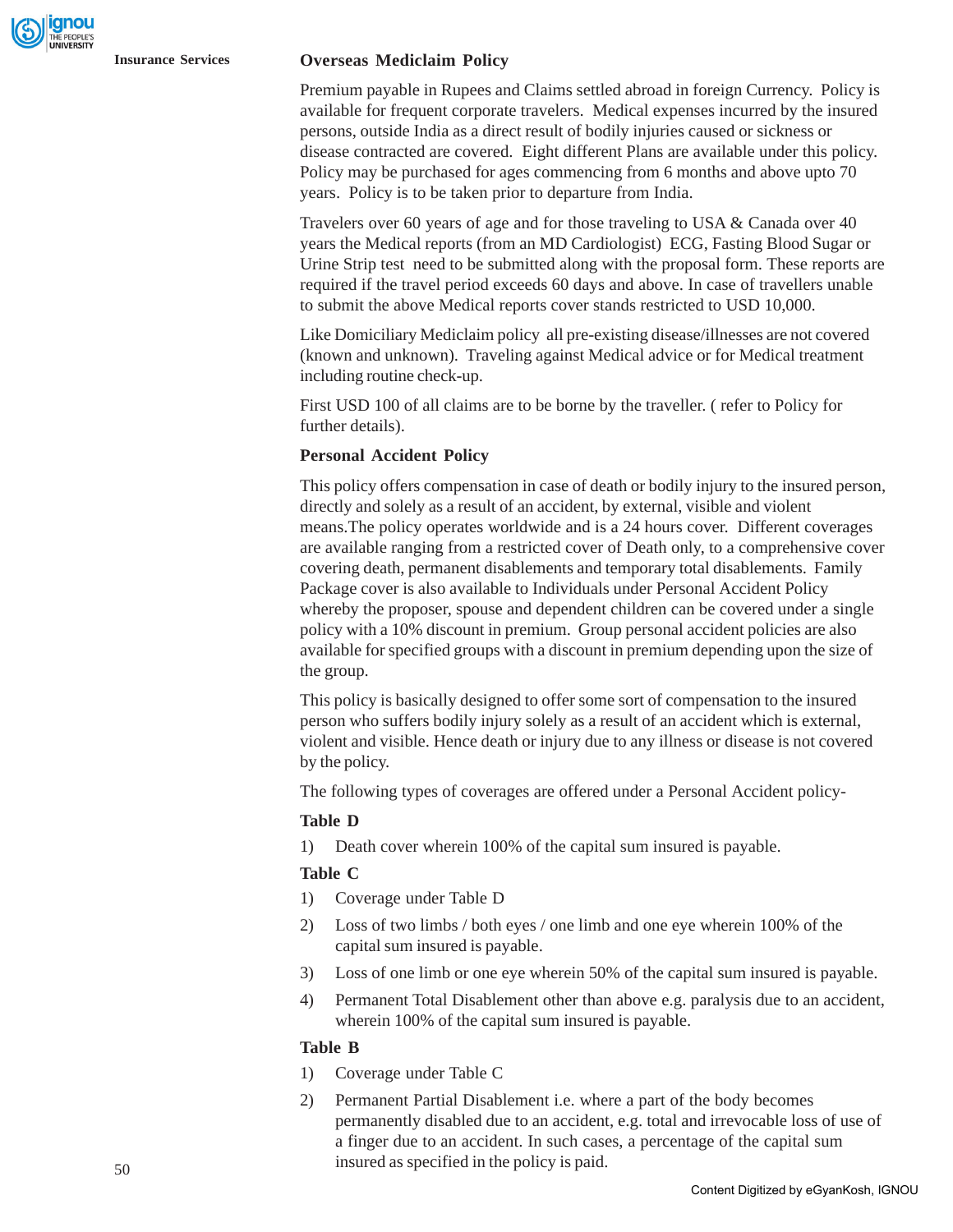

- 1) Coverage under Table B
- 2) Temporary Total Disablement i.e. where the insured person becomes temporarily disabled from undertaking any work as a result of an accident for e.g. fracture of legs. In such cases, a weekly payment of 1% of the capital sum insured subject to a maximum limit, is paid for the number of weeks or part thereof (maximum 100 weeks), during which the insured person is totally disabled.

The insured can claim only under any one of these sections as a result of any one accident.

The policy also covers expenses incurred for carriage of dead body from place of accident to the residence subject to a limit of 2% of the capital sum insured or Rs.2,500 whichever is less. Under an Individual Personal Accident policy or Family Package Policy, an education fund is payable for a maximum of 2 dependent school going children, in case of death or permanent total disablement of the insured person.

There are several types of personal accident policies such as -

- 1 Individual Personal Accident policy.
- 1 Group Personal Accident policy.
- <sup>l</sup> Passenger Flight Coupon Covering personal accident risk whilst traveling as a passenger on a scheduled flight.

#### **Social Insurance**

- <sup>l</sup> Gramin Personal Accident Policy for persons residing in rural areas where benefits as per Table C mentioned above are covered for a capital sum insured of Rs.10,000/-.
- <sup>l</sup> Janata Personal Accident policy where benefits as per Table C mentioned above are covered for a maximum sum insured of Rs.1,00,000/-. Long Term Policies can also be issued upto 5yrs.
- <sup>l</sup> Student Safety Insurance for schools and colleges, covering students against Personal Accident benefits as per Table B mentioned above for a capital sum insured of Rs.10,000/-.
- <sup>l</sup> Raj Rajeshwari Mahila Kalyan Yojna for women in the age group of 10 to 75 years, where benefits as per Table C mentioned above are covered for a capital sum insured for Rs.25,000/-. In case of death of an unmarried woman due to an accident, Rs.25,000/- is payable to the nominee or legal heir. In case of a married woman, if the husband dies due to an accident, Rs.25,000/- is payable to the wife but if the wife or insured dies no compensation is payable.
- <sup>l</sup> Bhagyashree Child Welfare Policy for girl child in the age group of 0 to 18 years, whose parents age does not exceed 60 yrs. In case of death of either or both parents due to an accident, a sum of Rs.25,000/- is deposited in the name of the girl child with a financial institution named in the policy which will disburse amounts as specified for the benefit of the girl child to the living parent or to the nominated guardian. Group policies can also be issued.

Any adult residing in India can take the policy covering himself / herself and dependent family members between the ages of 5 and 70 yrs. It is very difficult to put a value to a human life. Hence the principle of indemnity cannot be applied in this policy. However it becomes necessary to apply some yardstick for fixing the sum insured so that human lives are not overvalued for ulterior motives. Hence the capital sum insured is restricted to 72 months income from gainful employment. In case of Gramin Personal Accident, Student Safety, Raj Rajeshwari, Bhagyashree policies the sum insured is fixed.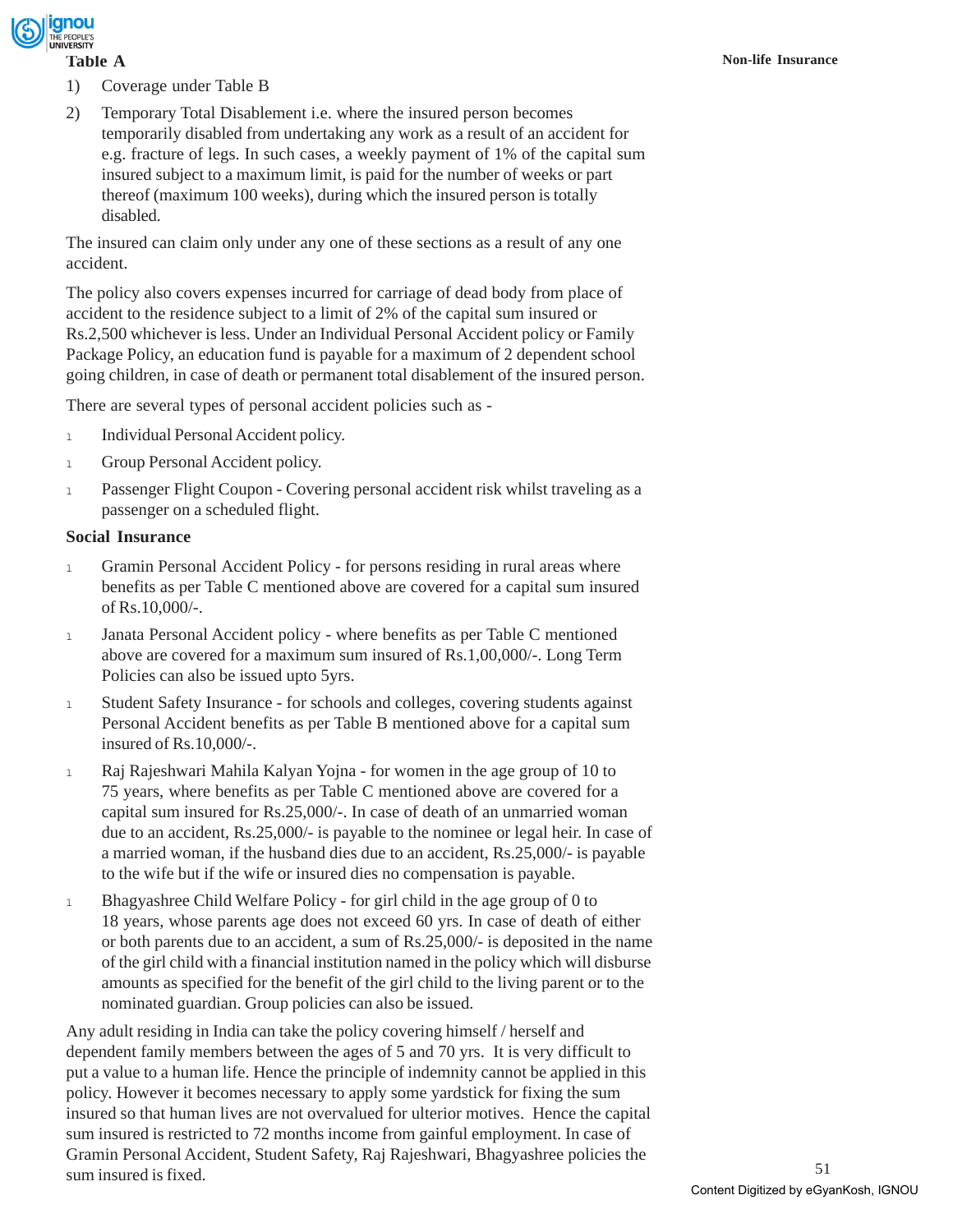gnou

**Insurance Services** In Individual Personal Accident policy, facility of cumulative bonus is given whereby the capital sum insured is increased by 5% every year on claim free renewals subject to a maximum of 50%. This cumulative bonus is available only under tables A,B & C.

#### **Engineering Insurance**

This is a highly specialized branch of commercial insurance that covers machinery, electrical, mechanical, boilers, turbines generators and other equipments. There are various covers which protect the interest of contractors and principals in respect of construction of buildings, bridges, etc. i.e. civil engineering projects. There are some policies which combines two or more coverages like Erection All Risks (EAR) which combines Contractor's all risk policy coverage along with third party liability coverage.

Main types of covers granted under Engineering Insurance are:

- 1 Machinery Breakdown Policy Electronics Equipment Policy
- <sup>l</sup> Contractors All Risk Policy (CAR)
- <sup>l</sup> Marine cum Erection / Storage cum Erection Policy/ Erection All Risks (EAR) **Policy**
- 1 Advanced Loss of Profit / Delay in Startup Policy
- 1 Contractor Plant and Machinery Policy

We will discuss a few important coverages under Engineering Insurance:

**Machinery Breakdown Policy:** This is a policy which covers financial loss incurred by the insured due to loss or damage to machinery as a result of accidental electrical and mechanical breakdown. It reimburses the insured for the cost of repairs or replacement of machinery of like nature. Moreover the machines are also protected against damage while the machinery is idle or undergoing repairs, overhauling, etc. even due to non-operational causes. Insurance can be sought on selective basis. The policy covers sudden and unforeseen physical loss sustained by the property necessitating repairs and or replacement. Sum insured will be current new replacement value.

All types of industrial machinery like compressors, pumps, turbine etc. as also electrical machines like transformer, electrical motor, generator etc. can be covered under this policy. The policy covers all kinds of electrical and mechanical breakdown.

The following perils are excluded from the policy coverage–

Overload experiments, Normal wear and tear, Wilful act, negligence, Defects at the time of commencement of insurance, Loss/damage to belts, ropes, chains, rubber tyres, dies, blades, cutters etc. or exchangeable tools, glass refractory etc., Manufacturers contractual/legal obligations, Natural perils, social perils, war and nuclear perils.

**Electronics Equipment Policy:** This is a specially designed policy which covers sudden and unforeseen physical damage including breakdown to the electronic equipment covered under the policy due to any reason not specifically excluded. The policy covers the electronic equipments which are not portable or mobile viz. Electronic data processing machine, Telecommunication equipment, Transmitting and receiving installations (including Radio, TV, Cinema Sound Reproduction and Studio Equipment), Material testing and research equipment, Electro-Medical Installations, Signal and Transmitting units, Office calculators, duplicating machines and Reproduction machines, Control and supervisory units.

Thus it covers damage caused by the perils viz;

1) Smoke, soot, dust, corrosive gases etc., Water and Humidity, Fire, lightning, explosion. Short circuit and Electrical fire risk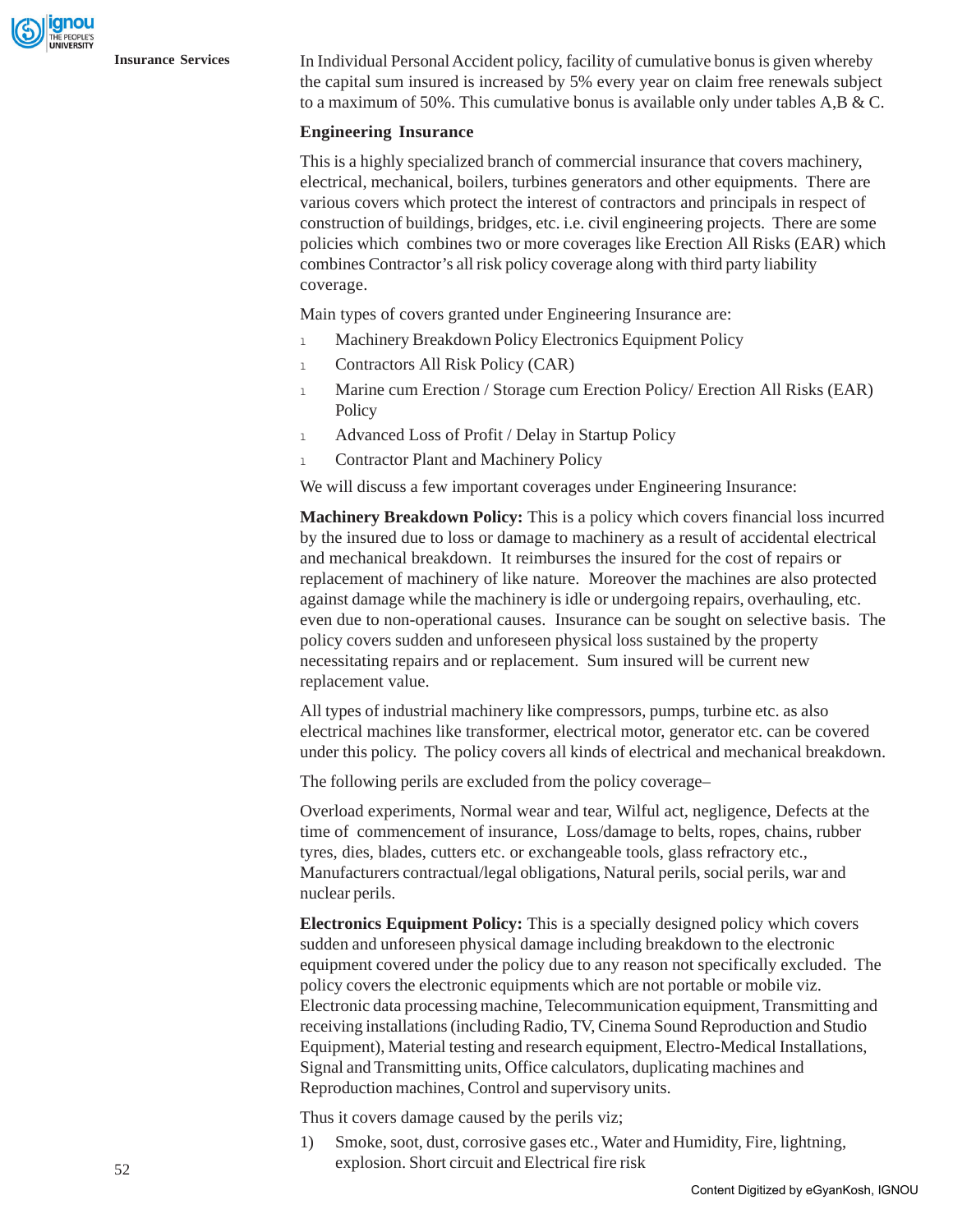

- 2) Faulty operations, lack of skill. **Non-life Insurance**
- 3) Riot and strike and malicious damage and terrorism, Theft and burglary.
- 4) Natural calamities flood, inundation, storm, cyclone and earthquake, Subsidence, landslide, rockslide.

Loss of damage caused by the following perils are specifically excluded from the scope of the policy.

- 1) Normal wear and tear and corrosion of parts arising from use and continuous operation (limited to parts immediately affected, subsequent damage to other parts of the unit covered).
- 2) War, wilful acts, gross negligence, Faults for which third party is responsible by law or contract, Failure due to interruption of gas, water or power supply.
- 3) Aesthetic defects, Consequential loss of any kind, Loss to consumables and operating media etc.

### **Contractors All Risk Policy (CAR)**

This policy is specially designed to give financial protection to the Civil Engineering Contractors in the event of an accident to the civil engineering works under construction.

The policy comprises of 2 Sections

- <sup>l</sup> **Section I:** Material Damage-covering physical loss, damage or destruction of the property insured by any cause, other than those specifically excluded in the policy.
- <sup>l</sup> **Section II:** Third Party Liability-covering the legal liability falling on the insured contractor as a result of bodily injury or property damage belonging to a third party.

#### **Exclusions**

The main exclusions under Section I for which no claim is payable, are loss or damage due to

- i) faulty design or rectification of aesthetic defects of structure not relating to any physical loss or damage to the structure due to any accident, or of material defect or of workmanship defect. The exclusion of defective material / workmanship is limited to the parts of the structure immediately affected and does not apply to any consequential loss to correctly executed items, arising out of the accident due to defective material or workmanship.
- ii) loss or damage due to gradual deterioration, atmospheric condition, rusting etc.
- iii) loss discovered only at the time of taking inventory.
- iv) loss arising out of penalty for delay, non-fulfillment of terms of contract.

Unlike other policies where the period of insurance is one year, in this policy the period of insurance should be equivalent to the period of contract, commencing from the date of unloading of the first batch of material at the site of construction and expiring on the date of handing over of the contract work to the principal. Although it is possible to extend the policy period in case of delay in completion of contract, it is always advisable to choose a slightly longer period of insurance initially, to avoid paying the higher extension premium.

### **Marine cum Erection/Storage cum Erection Policy/Erection All Risks (EAR) Policy**

Erection All Risks (EAR) Policy is also known as storage cum erection policy which is dealt with erection of electrical plant and machinery and equipment and structure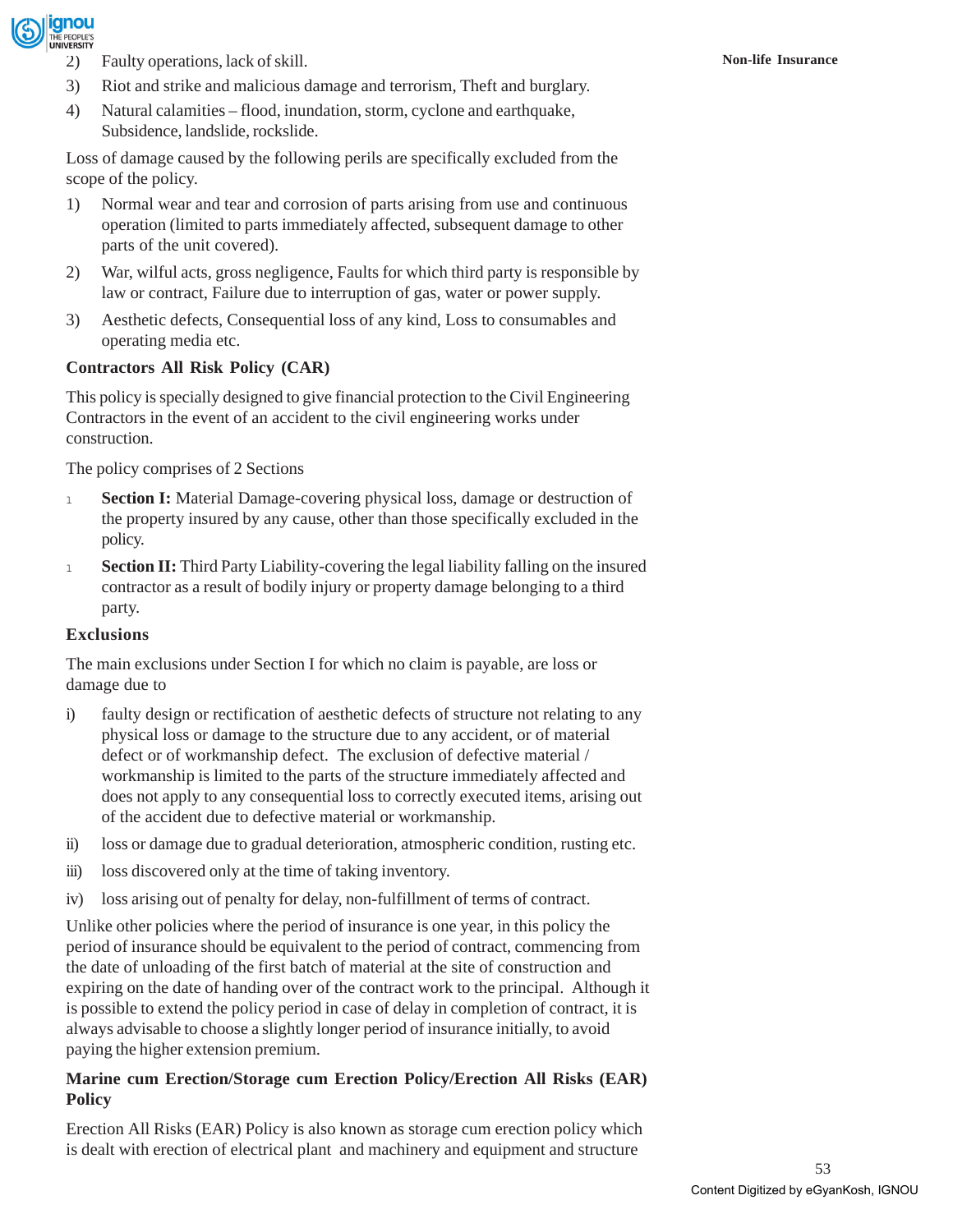**Insurance Services** involving very little civil work. The coverage is same as CAR in addition to third party liability cover.

> This is a comprehensive policy covering all physical risks which a project is exposed to right from the warehouse of the supplier of equipments – whether imported or indigenous – to its erection, testing and commissioning at the site.

> In case the supplier has arranged transit insurance upto the site, a Storage cum erection policy can be issued limiting coverage to risks that the project is exposed to at the site only.

> In case the policy period exceeds 12 months, the premium can be paid in quarterly instalments with the first instalment being more by 5% and the last installment being paid 6 months before expiry of the policy.

> For project value exceeding Rs.1500 crore, specially designed policies are available.

#### **Exclusions**

The main exclusions are –

- a) loss or damage due to faulty design, defective material or casting, bad workmanship other than faults in erection. This exclusion is limited to the items immediately affected and does not apply to any consequential loss to correctly executed items.
- b) cost necessary for rectification or correction of any error during erection unless resulting in physical loss or damage.
- c) loss or damage due to gradual deterioration, atmospheric condition, rusting etc.
- d) loss discovered only at the time of taking inventory.
- e) loss arising out of penalty for delay, non-fulfillment of terms of contract.

The period of insurance should not be less than the period of contract and should commence from the date of unloading of the first consignment at the site of the erection and shall continue upto the conclusion of the first test operation or test loading subject to a maximum of 4 weeks from the date, trial running is made and/or readiness for work is declared by the erectors. If a part of the plant or one or several machines are tested and put into operation, the coverage under the policy for that particular part of the plant or machine will cease, whereas the coverage will continue for the remaining parts which are not yet ready.

In case approval of the plant or any part thereof is not given by the concerned authorities even after expiry of 4 weeks of trial running, the policy can be extended and the extra premium is to be arranged beforehand.

#### **Rural Insurance**

In India 76% people are staying in rural areas occupying 5.76 lakh villages. Nearly 65% people are dependent on agricultural sector for their living. About 60% of rural income is generated from agriculture and constitute approximately 40% of national income.

Government of India, NABARD and RBI have taken major steps in diversifying agriculture and allied activities with the intention of rural development. It has lead to the growth of poultry, sheep and goat rearing, dairy, horticulture, aquaculture. To protect the financial losses resulting from these activities general insurance industry has devised various insurance products way back in 1974. Today we have number of policies marketed by general insurance companies. We will briefly discuss the various schemes which are designed and developed for the rural sector of India.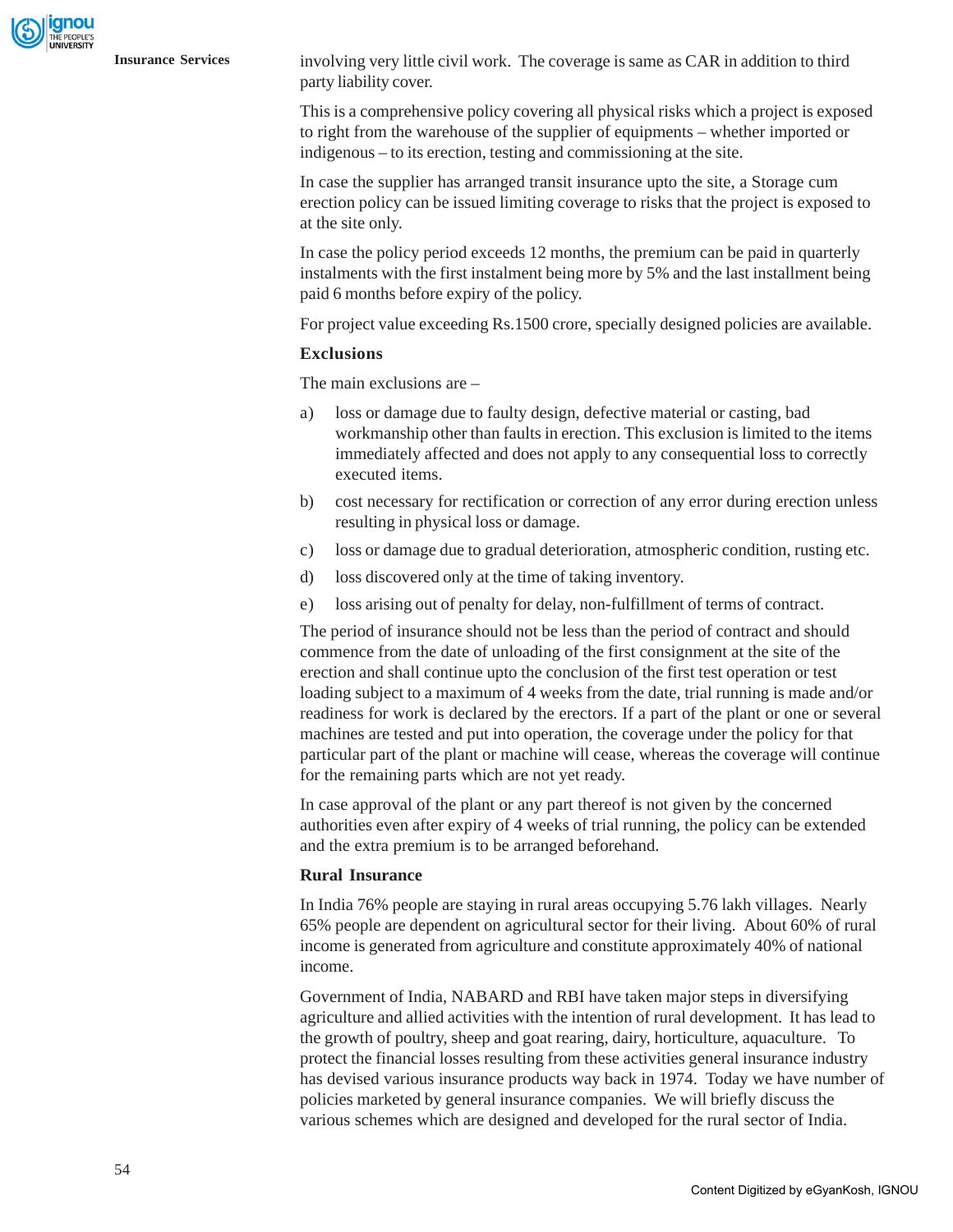

### **Rural Insurance Covers Non-life Insurance**

- 1) Cattle Insurance
- 2) Sheep & Goat Insurance
- 3) Poultry Insurance Scheme
- 4) Dog Insurance
- 5) Silkworm Insurance
- 6) Honeybee Insurance
- 7) Crop Insurance
- 8) Agricultural Pumpsets Insurance Scheme
- 9) Hut Insurance
- 10) Lift Irrigation Insurance
- 11) Horticulture/Plantation Insurance

Some of the important rural insurance covers are discussed in brief :

#### **Cattle Insurance**

The major portion of rural insurance schemes in India belongs to this area.

This scheme covers the following whether indigenous, exotic or cross-bred. Milch Cows and Buffaloes; Calves/Heifers; Stud Bulls; Bullocks (Castrated Bulls) and Castrated Male Buffaloes. All insured animals should be suitably identified by natural Identification marks and ear tags made of suitable material are applied to the ear of the animals and the code number is entered into the Veterinary Health Certificate. Animals within a specified age group are accepted under the Standard Insurance Scheme. Sum Insured under the policy will be the Market Value of the animal. The premium rates under the policy are concessional for covering animals under government subsidized schemes.

The policy shall give insurance cover for death due to

- a) Accident (Inclusive of fire, lightning, flood, inundation, storm, hurricane, earthquake, cyclone, tornado, tempest and famine).
- b) Diseases contracted or occurring during the period of this policy.
- c) Surgical Operations.
- d) Riot and Strike.

The Policy can also be extended to cover Permanent Total Disability on payment of extra premium. Of course general exclusions are applicable to this policy also.

Common Exclusion like Malicious or willful injury or neglect, overloading, unskillful treatment or use of animal for purpose other than stated in the policy without the consent of the Company in writing or Accidents occurring and /or Disease contracted prior to commencement of risk or Theft and clandestine sale of the insured animal or War, invasion, act of foreign enemy, hostilities (whether war be declared or not), civil war, rebellion, revolution, insurrection, mutiny, tumult, military or usurped power or any consequences thereof or attempt threat or Any accident, loss, destruction, damage or legal liability directly or indirectly caused by or contributed to by or arising from nuclear weapons or Consequential loss of whatsoever nature or Transport by air and sea or Any non-scheme claim arising due to diseases contracted within 15 days from the date of risk are not covered.

Policies are also available to cover sheep and goat, dogs so also zoo, circus animals on similar lines to that of cattle insurance. Some of these covers are still in initial stage but increase in awareness among the insuring public, the existing covers can be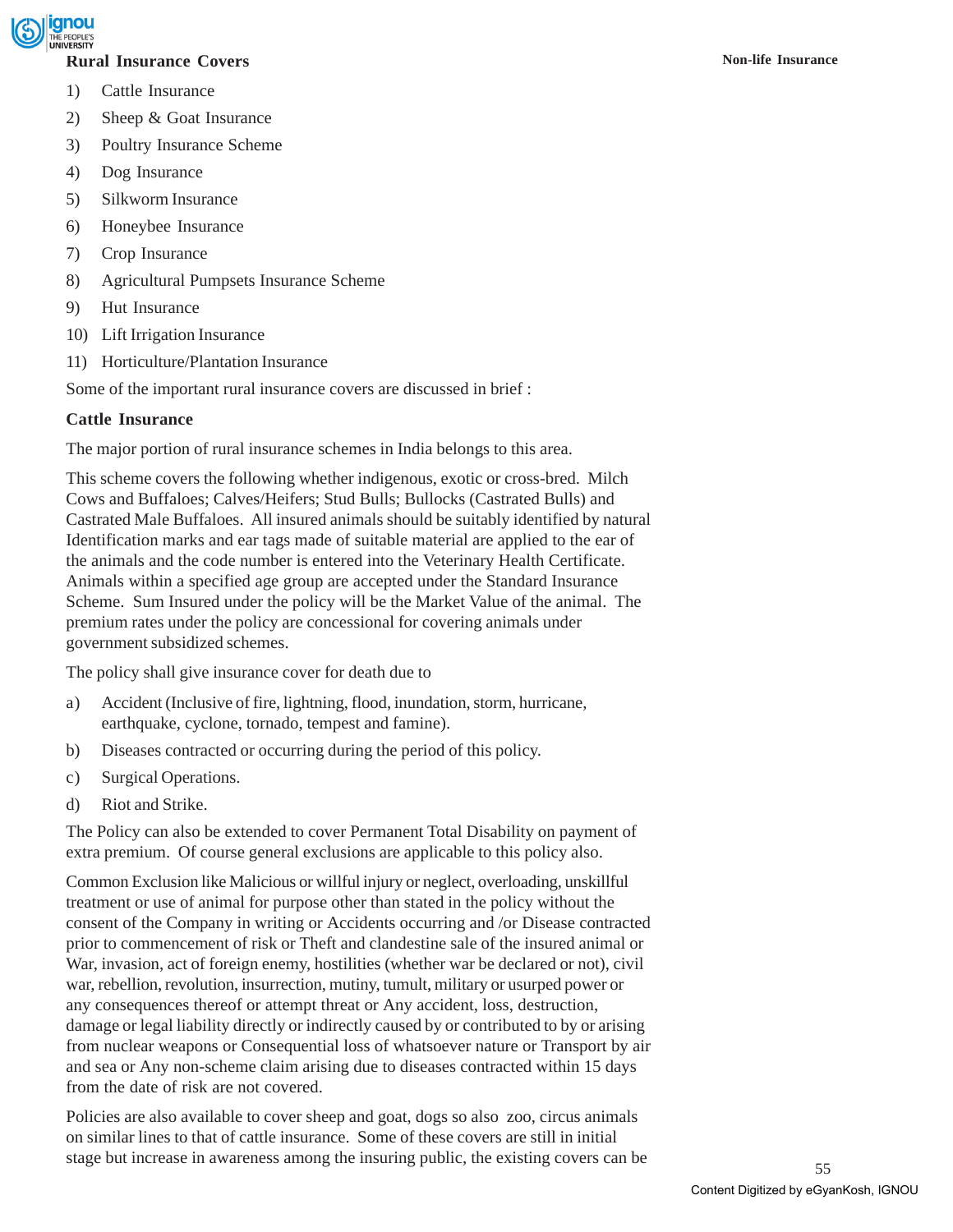**Insurance Services** modified and innovative covers will be placed in the market to meet the needs of the rural sector.

#### **Poultry Insurance Scheme**

This is a comprehensive insurance scheme applicable to poultry farms consisting layer birds, broiler birds and parent stock (Hatchery) which are exotic and crossbred. The Policy shall provide indemnity against death of birds due to accident (including fire, lightening, flood, cyclone/ storm/ tempest/ earthquake, strike, riot, act of terrorism) or diseases contracted or occurring during the period of insurance subject to the **e**xclusions.

#### **Silkworm Insurance**

This insurance scheme is applicable to Univoltine, Bivoltine and multivoltine breed of Silkworm of mulberry leaves only. Policy covers total loss or destruction of the cocoons, following the death of silkworm due to accident or disease during the period of insurance. Policy may be extended at extra premium, to cover loss of cocoons due to accident during transit from the insurer's farm to the cocoon market.

#### **Honeybee Insurance**

This insurance scheme is applicable to hives and or Bee Colony belonging to Cooperative Societies or individuals. The policy covers Accidental loss of /or damage to Hive and/or bee colony and/or Theft risk is covered, only on payment of additional premium.

#### **Hut Insurance**

Covers dwelling huts in rural areas constructed with financial aid from Banks/ cooperatives/Govt. Institutions.

It covers loss or damage to huts due to Fire (including fire resulting from explosion and short-circuiting), Lightning, Earthquake, Flood, Inundation, Storm, Tempest, Cyclone or other atmospheric disturbance, Impact damage, Riot, Malicious Damage, Aircraft, Explosion of boiler or gas used for domestic purpose only. Loss or damage occasioned by War, invasion, act of foreign enemy, civil war, rebellion, mutiny, Nuclear risks, Theft during or after the occurrence of fire.

#### **Horticulture/Plantation Insurance**

The policy provides cover for loss of or damage to the insured tree/fruits such as grape, citrus, banana, rubber, eucalyptus, tea, oil palm, orchids, roses etc. It covers losses due to Fire (including forest fire and bush fire) , Lightening , Storm, Flood and Inundation , Riot, Strike and Terrorism.

Loss by theft , Earthquake, Loss/damage due to insects, pests and diseases (unless specially covered), Non-compliance with package of prescribed agricultural practices for the insured crop, Climatic variations, pollutions, non-bearing fruits, Damage by birds, animals, Damage by plant supports, irrigation system, agricultural equipment.

This period is for the crop duration (from planting to harvest) or one year whichever is shorter.

Sum Insured is based on the input costs i.e. cost of cultivation. Input costs are cost of manures, cost of pesticides, cost of ploughing and harvesting, labour cost of planting, cost of plant/seedlings etc.

#### **Motor Insurance**

Today, almost all the countries have some legislation mandating compulsory TP cover for motor vehicles. In the face of mounting costs of automobile accidents and the probability of being involved in one what should the driver do to protect against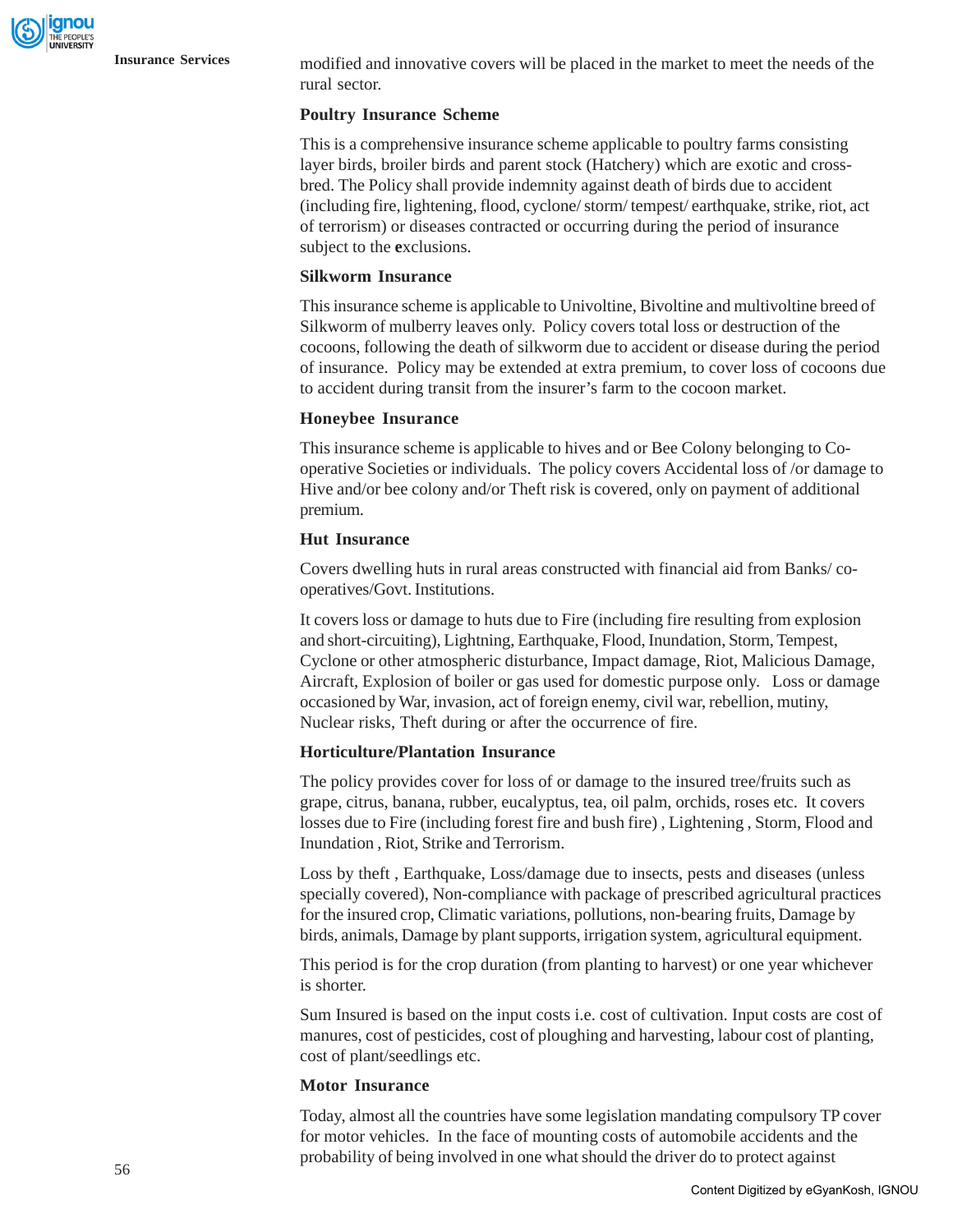

financial consequences of risk? Inspite of increased cost everyone prefers insurance. **Non-life Insurance** Because of personal catastrophic loss hazard involved in liability risk, insurance is the only feasible solution. The growth of motor insurance business induced intense competition in the market and the consequent rate cuts and huge losses to motor insurers. In India, a statutory body called *Tariff Advisory Committee* was constituted in 1968 to fix control, and regulate the motor insurance premium rates, terms and conditions to be offered to insuring public. Currently no insurer in India can offer Motor insurance rates, terms and conditions beyond what is prescribed by the Motor Tariff. In many developed markets of the world tariff agreements have been withdrawn and motor insurance rates have been left to be governed by free market forces. In India too the Insurance regulatory body, *Insurance Regulatory and Development Authority,* has decided, in principle, to withdraw the tariff for at least Own Damage portion of Motor Insurance w.e.f. 01.04.2005.

#### **Scope of Motor Insurance**

This insurance covers all types of vehicles plying on public roads such as:

- 1 Scooters & Motorcycles
- <sup>l</sup> Private cars
- 1 All types of commercial vehicles
- 1 Motor Trade (vehicles in show rooms and garages)

As per the Motor Vehicles Act, 1988 it is mandatory for every owner of a vehicle plying on public roads, to take an insurance policy, to cover the amount, which the owner becomes legally liable to pay as damages to third parties as a result of accidental death, bodily injury or damage to property. A Certificate of Insurance must be carried in the vehicle as a proof of such insurance.

#### **Liability Only policies**

The policy covers the vehicle owner's legal liability to pay compensation for:

- 1) Death or bodily injury to a third party person.
- 2) Damage to third party property.

Liability is covered for an unlimited amount in respect of death or injury and damage to third party property for Rs.7.5 lacs under Commercial vehicle and private and Rs.1 lakh for Scooters/Motor Cycles.

#### **Package Policy**

In addition to the coverage under liability only, this policy covers loss or damage to the insured vehicle and its accessories due to:

- 1) Fire, explosion, self-ignition or lightening.
- 2) Burglary, housebreaking or theft.
- 3) Riot and Strike.
- 4) Malicious Act.
- 5) Terrorist Act.
- 6) Earthquake (Fire and Shock) Damage.
- 7) Flood, Typhoon, Hurricane, Storm, Tempest, Inundation, Cyclone and Hailstorm.
- 8) Accidental external means.
- 9) Whilst in transit by road, inland waterway, lift, elevator or air.
- 10) By landslide/Rockslide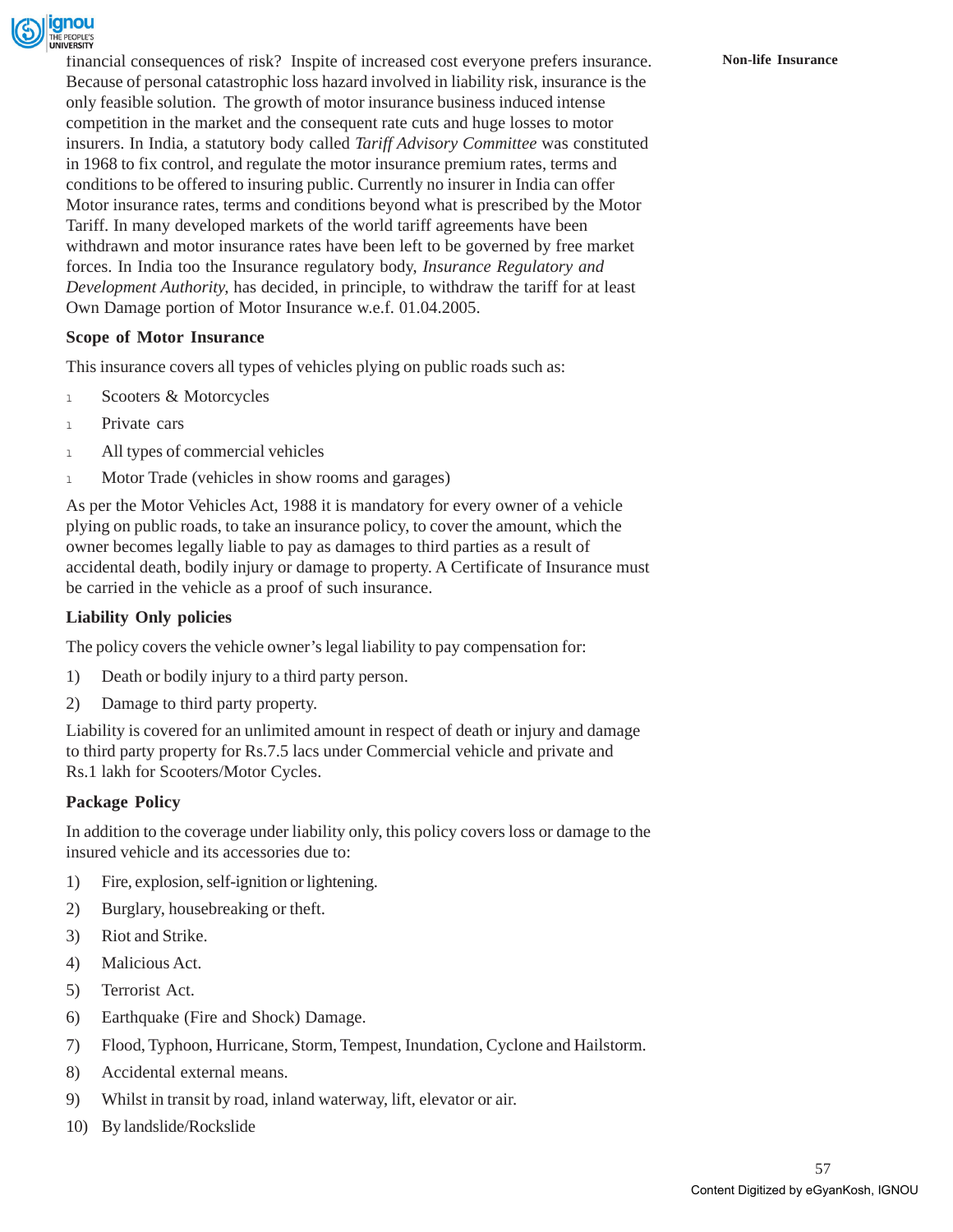The important exclusions under the policies are:

- <sup>l</sup> Wear and tear, breakdowns
- <sup>l</sup> Consequential loss
- 1 Loss when driving with invalid driving license or under the influence of alcohol.
- <sup>l</sup> Loss due to war, civil war, etc.
- <sup>l</sup> Claims arising out of contractual liability.
- <sup>l</sup> Use of vehicle otherwise than in accordance with 'limitations as to use ' (e.g. private car being used as a taxi)

#### **Activity 3**

1) Give the features of the Electronics Equipment Policy

....................................................................................................................

2) Horticulture insurance provides protection against:

.................................................................................................................... .................................................................................................................... ....................................................................................................................

## **21.6 NON-LIFE INSURANCE IN INDIA**

The non-life insurance industry has grown from Rs. 10,779.09 crore in 2000-01 to Rs. 17,357.18 crore in 2003-04. During this period, the premium underwritten by the public sector non-life insurers has grown from Rs. 10,771.96 crore to Rs. 15,099.35 crore. Over the last four years, with the opening up of the insurance sector the premium underwritten by the new insurers has increased to Rs. 2,257.83 crore, taking their market share to 13 per cent. In 2003-04, the non-life insurance industry recorded a growth of 11.16 per cent over the previous year. The new insurers recorded a growth in premium of 67 per cent over the year 2002-03, *albeit* on a lower base as against a growth of 5.84 per cent recorded by public sector insurers. The number of new insurers has increased to eight. In addition, two public sector insurers has increased to eight. In addition, two public sector insurers are catering to the needs of the specific segments of the insurable market — Agriculture Insurance Company has taken over crop insurance from the General Insurance Corporation and ECGC was registered with the Authority in September, 2002 to extend specialized credit cover. In terms of number of policies issued, the industry reported a growth of 9.19 per cent over the previous year. The number of policies written by the new insurers increased by 85.53 per cent whereas in the case of public sector insurers (including ECGC) the increase was 6.13 per cent.

| <b>Department</b>    | 2001-02 | 2002-03 | 2003-04 |
|----------------------|---------|---------|---------|
| Fire                 | 292897  | 326803  | 345788  |
|                      | (23.02) | (21.45) | (19.92) |
| Marine               | 87039   | 1070373 | 1147411 |
|                      | (68.41) | (70.25) | (66.11) |
| <b>Misc</b>          | 108981  | 126506  | 242519  |
|                      | (8.57)  | (8.30)  | (13.97) |
| <b>Total Premium</b> | 1272268 | 1523682 | 1735718 |

|  | Table 21.1: Premium Underwritten by Non-Life Insurers-Segment Wise |
|--|--------------------------------------------------------------------|
|  |                                                                    |

(Rs Lakh)

**Note:** Figures in brackets indicate the ratio (in per cent) of respective segment. Content Digitized by eGyanKosh, IGNOU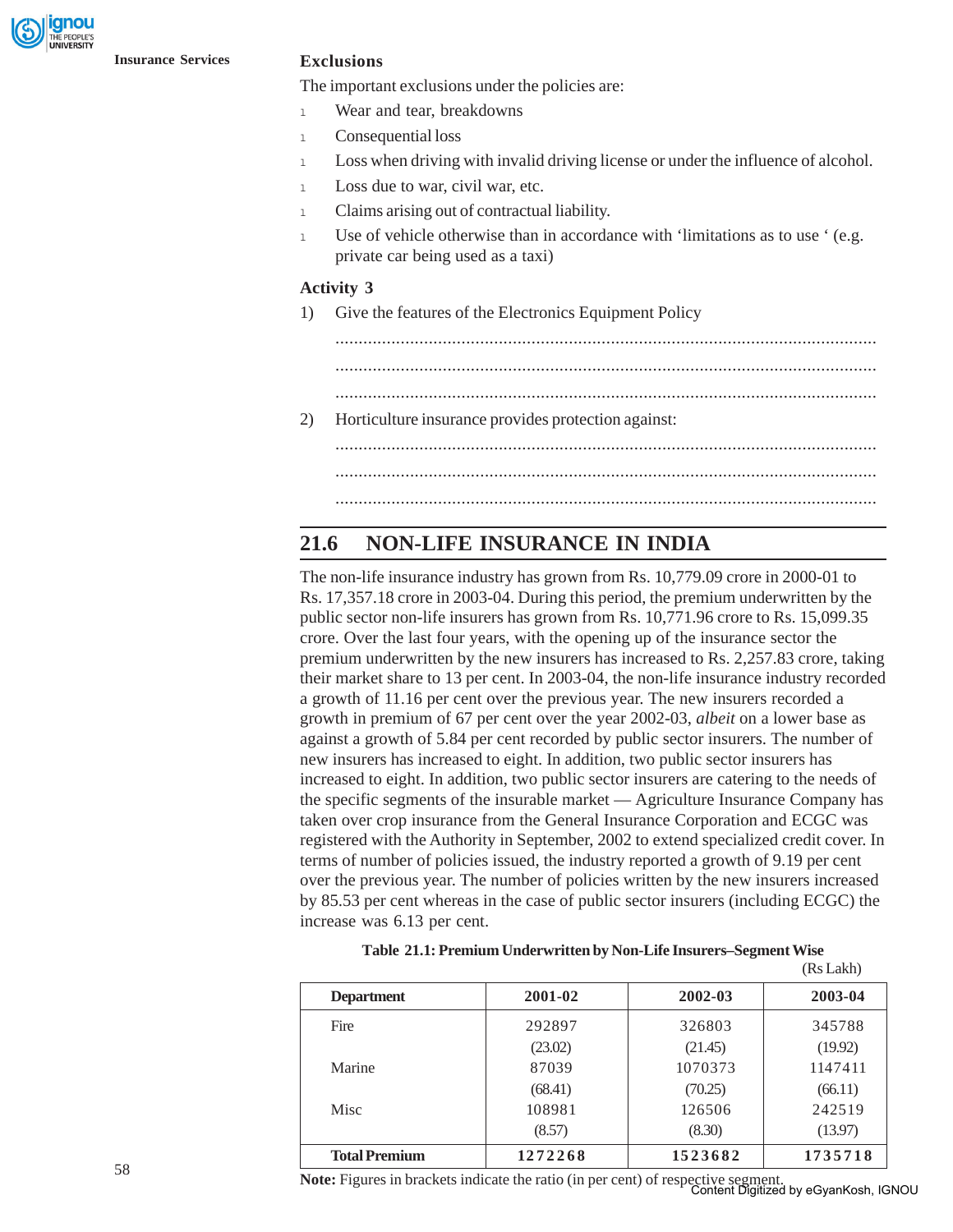

| <b>Insurer</b>       | 2002-03  | 2003-04  |
|----------------------|----------|----------|
| Private Sector       | 1676907  | 3111114  |
|                      | (3.85)   | (6.54)   |
| <b>Public Sector</b> | 41885005 | 44452070 |
|                      | (96.15)  | (93.46)  |
| <b>Total</b>         | 43561912 | 47563184 |

**Note:** Figures in brackets indicate the ratio (in per cent) of respective insurers.

Among the public sector insurers, New India held a market share of 28.35 per cent, followed by National Insurance Company at 19.59 per cent. United India and Oriental Insurance held a market share of 17.65 and 16.71 per cent respectively. ECGC which has a niche market for providing export cover, held a market share of 2.57 per cent. The new insurers were in their third/fourth year of operations, have broadly succeeded in stabilizing their operations and held a market share between 2.80 and 0.56 per cent. Other than one insurer, who witnessed a negative growth in the gross premium underwritten, the new insurers have succeeded in recording impressive growth rates.

#### **Premium Underwritten Outside India**

The public sector non-life insurers have operations outside India as well and have underwritten premium of Rs. 952.28 crore abroad, which constituted 6.66 per cent of the gross premium underwritten by them. While New India has operations in 23 countries through branches and agencies, 18 per cent of its premium is being underwritten abroad, the operations in respect of National Insurance and Oriental Insurance constitute a small component of their overall business at 0.26 per cent and 2.33 per cent respectively. National Insurance Company, while recording substantial

| Table 21.3: Ratio (in per cent) of Outside India Premium to Total Premium |  |  |  |  |  |
|---------------------------------------------------------------------------|--|--|--|--|--|
|---------------------------------------------------------------------------|--|--|--|--|--|

| <b>Insurer</b> | 2001-02 | 2002-03 | 2003-04 |
|----------------|---------|---------|---------|
| National       | 3.03    | 0.22    | 0.26    |
| New India      | 16.33   | 18.52   | 17.80   |
| Oriental       | 2.09    | 2.26    | 2.33    |
| United         | 4.55    | 0.05    |         |

#### **Table 21.4: Gross Direct Premium from Business Outside India : Non-life Insurers**

| <b>Insurer</b> | 2001-02    | 2002-03    | 2003-04   |
|----------------|------------|------------|-----------|
| National       | 7395.0     | 629.00     | 886.75    |
|                | $(-33.00)$ | $(-91.00)$ | (41.00)   |
| New India      | 68573.49   | 89155.07   | 87578.92  |
|                | (52.00)    | (30.00)    | $(-2.00)$ |
| Oriental       | 5215.63    | 6474.05    | 6763.10   |
|                | (10.00)    | (24.00)    | (4.00)    |
| United         | 12651.87   | 157.22     |           |
|                | (53.00)    | $(-99.00)$ |           |
|                |            |            |           |

**Note:** Figures in brackets indicate the ratio (in per cent) of growth over previous year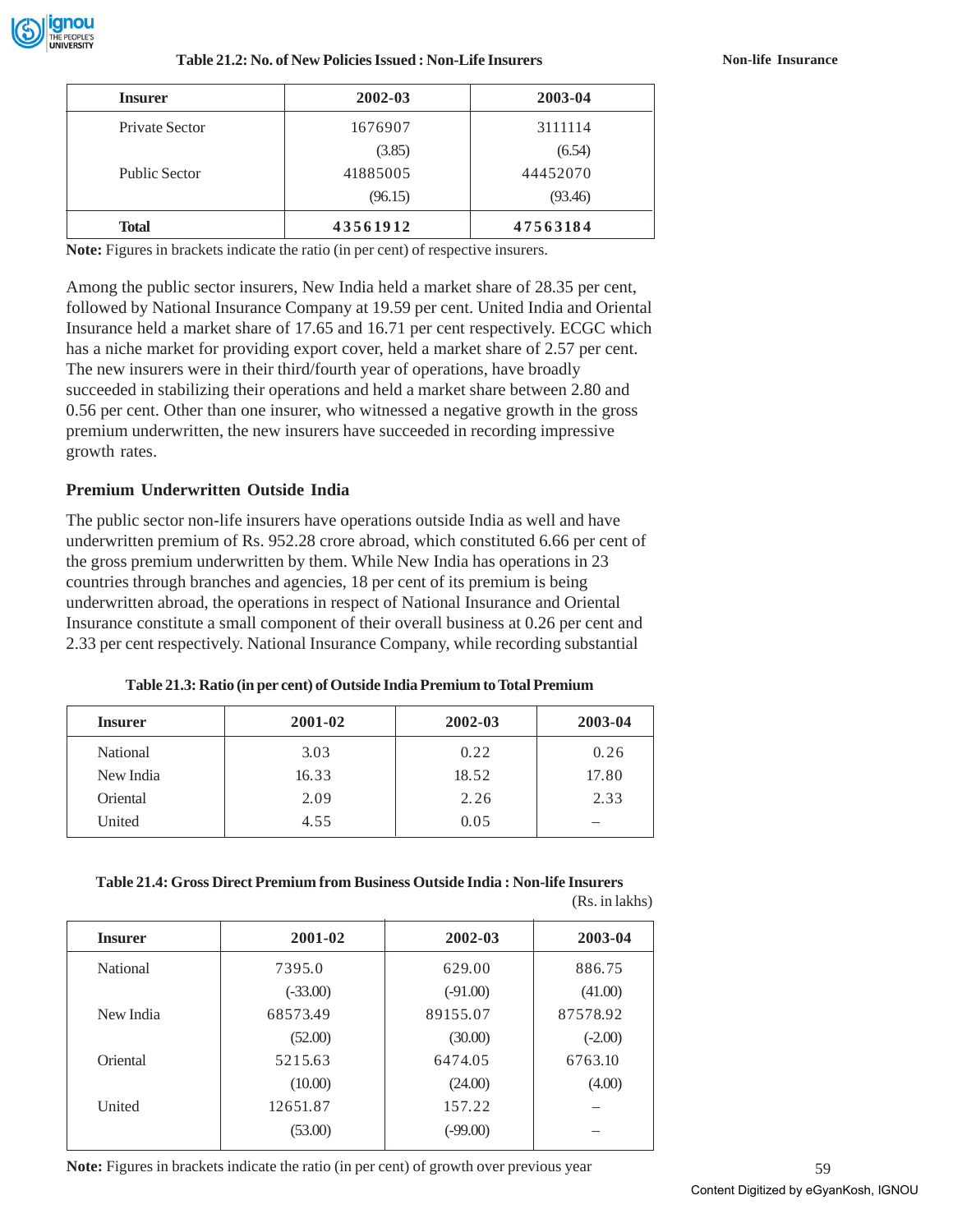**Insurance Services** growth in premium underwritten within the country, achieved a 41 per cent growth in the business outside India. The premium underwritten by the insurer in 2003-04 was Rs. 8.87 crore, as against Rs. 6.29 crore in the previous year. New India, on the other hand showed a slight decline in the premium underwritten at Rs. 875.79 crore in the financial year, as against Rs. 891.55 crore in the previous year. Oriental Insurance underwrote a premium of Rs. 67.63 crore during the year as against Rs. 64.74 crore in the previous year, i.e. a growth of 4 per cent. United India ceased foreign operations in 2003-04.

#### **Innovations in Products Introduced**

Insurers have taken steps to introduce new products to meet the specific requirements of the insured. Innovations have been made to cater to the needs arising out of the structural changes in the economy. New products introduced by the nonlife insurers include Mutual Fund Package Policy Providing cover in respect of the assured's legal liability to third parties for claims towards financial loss caused by negligent act, negligent error or negligent omission on the part of an officer/employee; Third Party Liability and Asset Protection covers are available in respect of mutual funds covering their business operations; Pollution Liability Package Policy intended to cover damage costs of the insured due to slow and gradual pollution activities; Event Insurance Policy indemnifies the insured against the loss or damage due to cancellation of event. Weather insurance cover has been launched for farming community, which suffers high losses year after year due to vagaries of nature. The specific products introduced by the insurers, which were aimed at the rural markets include Weather Insurance, Farm Income Insurance Scheme, Varsha Bima (Rainfall Insurance) and Farmers' Package Policy. Health insurance is another area in which positive developments have been noticed.

#### **Paradigm Shift in the Segments**

The year has witnessed a slow shift in the business underwritten by the new insurers. Segment-wise analysis of the premium underwritten by the insurers reveals that there has been a shift in the types of policies being underwritten by the new insurers. With growth in their market share, these insurers have captured an increased proportion of the business in the Fire, Marine, Motor, Engineering and Health segments. As against this, the components of business underwritten by the public sector insurers has increased in respect of Liability and Personal Accident. Overall, the Liability, Personal Accident, Health and Aviation Segments have recorded the highest growth in terms of premium underwritten. In absolute terms, Motor and Health were the fastest growing segments in 2003-04.

## **21.7 SUMMARY**

We have already studied in the previous unit as to how insurance has been classified as per the type of coverage. Conventionally insurance is classified as Life insurance and Non-life insurance. Non-life insurance provides cover for cottage industry and small sector, traders and shopkeepers, and personal line of insurance. Non-life insurance policies are contracts of indemnity and involves insurable interest, indemnity, subrogation and contribution.

In this unit we have explained in detail, about the various non-life insurance products such as Marine insurance, Fire insurance, Liability insurance, Burglary insurance, Money insurance, Householders policy, Mediclaim policy etc. Towards the end of this unit we have also discussed about the present scenario of Non-life insurance in India. Having discussed about the various life insurance and non-life insurance products, we now move on to another important service, i.e. the broking services in our next unit.